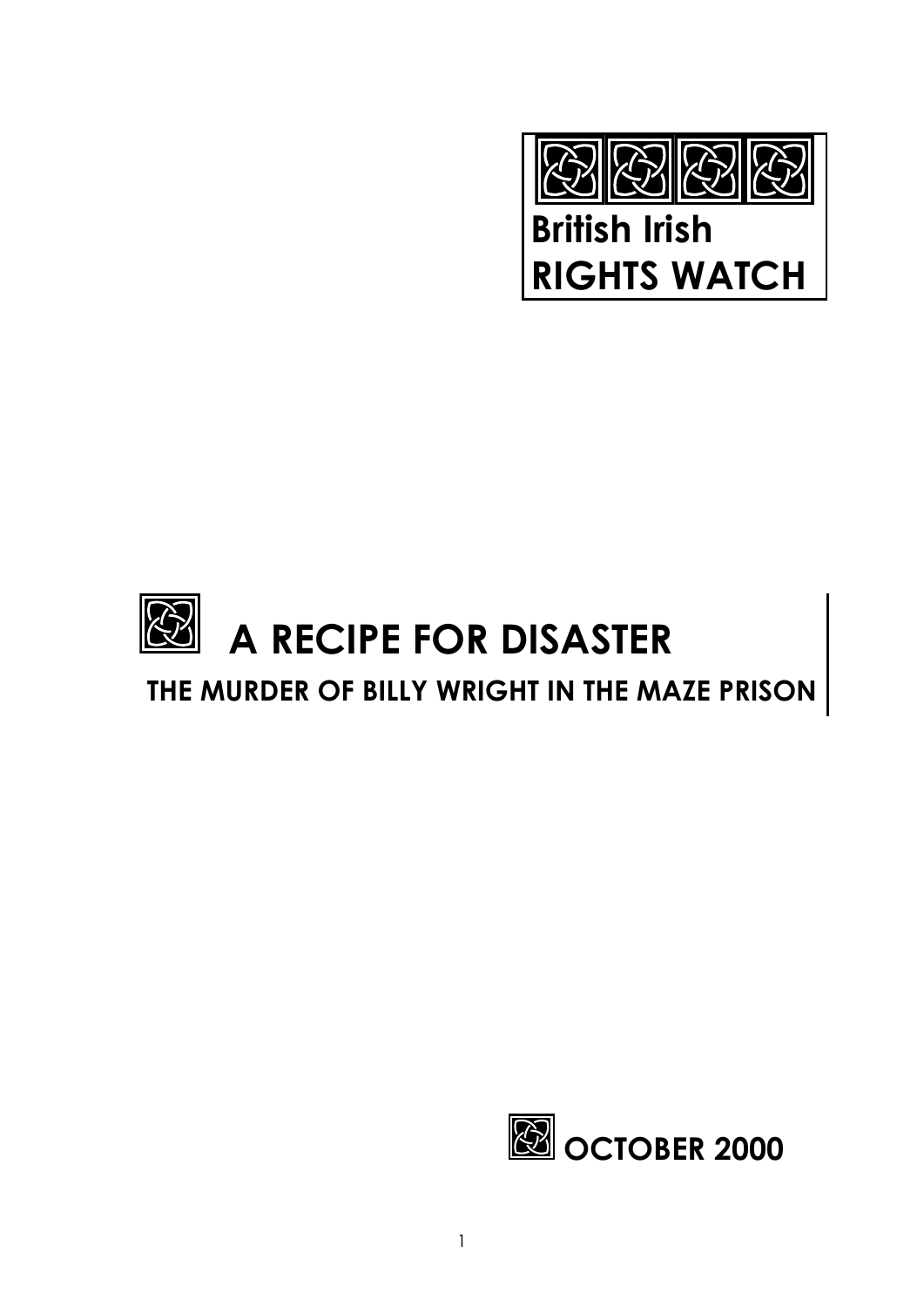### 1. INTRODUCTION

- 1. British Irish RIGHTS WATCH is an independent non-governmental organisation and registered charity that monitors the human rights dimension of the conflict and the peace process in Northern Ireland. Our services are available to anyone whose human rights have been affected by the conflict, regardless of religious, political or community affiliations, and we take no position in the eventual outcome of the peace process.
- 1.2 This submission to the United Nations' Special Rapporteur on Extrajudicial, Summary or Arbitrary Executions concerns the murder of Billy Wright, who was killed by other prisoners while himself an inmate of the Maze prison in Northern Ireland. The submission is made on behalf of his father, David Wright.
- 1.3 Billy Wright, a leader of the loyalist paramilitary group the Loyalist Volunteer Force (LVF), was murdered at around 10:00am on Saturday 27<sup>th</sup> December 1997 by three members of the republican paramilitary group, the Irish National Liberation Army (INLA): Christopher "Crip" McWilliams, John Kenneway, and John "Sonny" Glennon. Billy Wright was 37 years old. He was divorced and had three children. He was on his way to a visit from his girlfriend when the three INLA men climbed over the prison roof and shot him inside the prison transport van. The three men then gave themselves up and on 20<sup>th</sup> October 1998 they were convicted of murder and possession of a firearm and ammunition with intent to endanger life. They were sentenced to life imprisonment for the murder and 20 years on the firearms offence.
- 1.4 There are a number of disturbing factors concerning this murder. They include:
	- the decision to house LVF and INLA prisoners in the same block within the Maze prison:
	- the decision to transfer two of the murderers, Christopher McWilliams and John Kenneway, from another jail to the Maze despite their involvement in a hostage-taking incident in which they used a smuggled weapon, and despite INLA having uttered threats against Billy Wright following this incident;
	- the failure of the prison authorities to heed warnings about the insecurity of the roof area and the possibility of attack;
	- the ability of the murderers to gain access to weapons and wire cutters;
	- the fact that a breach in the wire went undetected:
	- prisoners were given the names of both LVF and INLA prisoners due to receive visits on the day of the murder;
	- a crucial security camera was out of action at the time of the murder;
	- a prison officer on duty in the watchtower overlooking the prison roof was called away from his post twice on the day of the murder, including the time of the murder;
	- LVF prisoners were not allowed into their exercise yard on the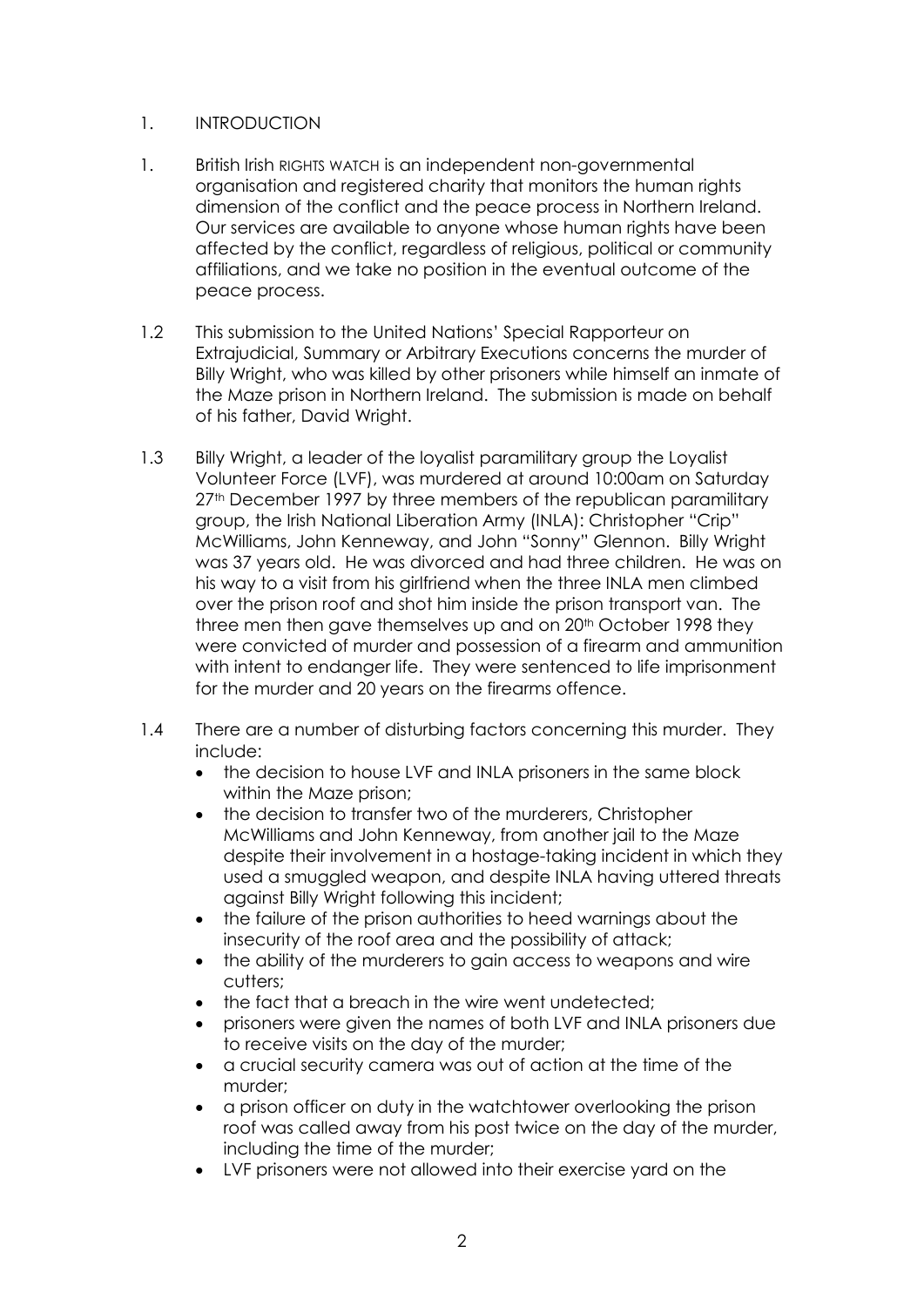morning of the murder but the INLA prisoners had access to their yard;

- unusually, the INLA prison visits bus was parked next to the LVF wing while the LVF bus was parked next to the INLA wing;
- INLA prisoners were not questioned by police until four weeks after the murder;
- key witnesses were not called at the inquest.

These factors have led David Wright to conclude that his son's murder was "state-arranged, state-sponsored and state-sanctioned, in collusion with some of those in the prison management"1. British Irish RIGHTS WATCH is not in a position to say whether his suspicions are correct, but it is clear to us that there are a number of serious questions surrounding this murder that have not been adequately answered, despite a police investigation, an inquiry by a senior English prison official, a trial and an inquest. In such circumstances, only a public inquiry will suffice. Mr Wright is entitled to know the truth so that, if there was collusion in this murder, it its exposed and remedied, and so that the wider public can have confidence in the administration of justice and rule of law in Northern Ireland, without which there is little hope of it ever becoming a stable society.

- 2 SECURITY IN THE MAZE PRISON
- 2.1 Below we briefly outline some aspects of the situation in the Maze prison, without which background it would be difficult to comprehend some aspects of the murder of Billy Wright2.
- 2.2 The Maze prison is unlike any other prison in the United Kingdom. At the time of Billy Wright's murder, it held more than 500 paramilitary prisoners from three loyalist (UDA, LVF and UVF) and two republican (IRA and INLA) factions. Two of these factions, the Loyalist Volunteer Force (LVF) and the Irish National Liberation Army (INLA) were not participating in ceasefires at the time, and were violently opposed to one another. Their prisoners were housed in the same prison block, H Block 63, or H6. The INLA prisoners were in A and B Wings of the block and the LVF prisoners were in C and D Wings. These four wings formed the uprights of the H block, and were separated from one another by the administration area, which formed the horizontal bar of the H block, known as the circle. Each faction had their own canteen facilities, exercise yards and so on.
- 2.3 The history of the imprisonment of paramilitary prisoners in Northern Ireland has been fraught. At the beginning of the conflict, partly because of the decision to introduce internment without trial, paramilitary prisoners were recognised as having political status and were accorded various privileges not allowed to non-political prisoners. A decision in 1975 to remove this political status led to a republican hunger strike which significantly deepened the conflict. To this day, paramilitary prisoners from both sides, republican and loyalist, continue to regard themselves as political prisoners. Within the Maze prison they continue to insist on segregation into factions, act collectively,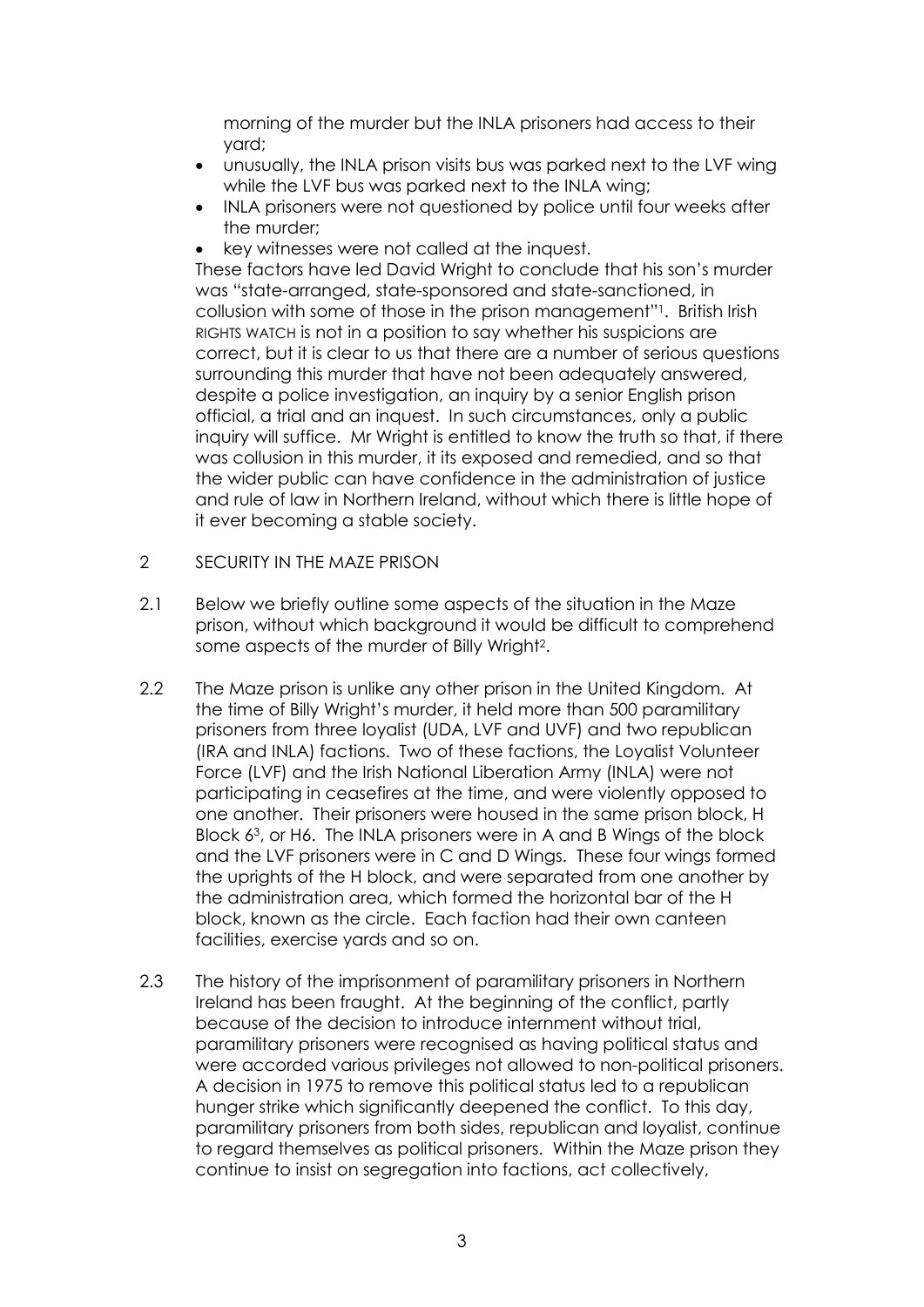communicate with the prison authorities via their O/Cs (officer commanding), and, as a result of successive campaigns of violence and conditioning of prison officers, have driven prison officers off the wings. Prison officers have been reduced to controlling prisoners' movements outside the wings, for instance to attend visits, the prison hospital, or courts. Inside the wings, prisoners have a high degree of autonomy.

- 2.4 The reason that paramilitary prisoners have been able to achieve such a high level of autonomy within the jail lies largely in the support that they enjoy outside the prison, where prison officers and their families live. 29 prison officers have been killed during the conflict, which has seriously affected morale among prison officers and has undermined their authority within the prison. Prison officers have also been placed under pressure by various unrealistic government policies – chiefly that of treating paramilitary prisoners as if they were ordinary criminals, and of attempting to achieve integration of prisoners from opposing factors within prisons – which they are unable to implement.
- 2.5 Staff in Northern Ireland prisons, like their counterparts in Britain, have been strongly represented by their trade union, the Prison Officers Association (POA). Prison officers often challenge managers' decisions and orders as being in contravention of agreements made with the POA, and POA officials can and do act as intermediaries between staff and managers. This affects the day-to-day management of prisons and weakens managers' authority.
- 2.6 All these factors have had serious implications for security within the Maze. In 1983 there was a mass break-out from the jail, but from then until 1997, its security record in terms of containing prisoners within its walls was good. However, in 1994 a decision was taken to withdraw prison officers from patrolling duties within the residential areas of the H blocks because of ongoing threats and intimidation against them, and this greatly facilitated attempts to escape. In March 1997 it was discovered that IRA prisoners had been excavating a tunnel for several months. The earth from the excavations had been dumped in empty prison cells, and the tunnel even had electric lighting. The escape bid was only discovered when part of the tunnel collapsed due to heavy rain. On 10<sup>th</sup> December 1997, IRA prisoner Liam Averill escaped disguised as a woman during a Christmas party for prisoners' children. An inquiry into his escape by Martin Narey, Director of Regimes in the Prison Service of England and Wales, was already under way when Billy Wright was murdered, and Martin Narey's terms of reference were extended to include the murder.
- 3. THE LVF AND INLA IN THE MAZE PRISON
- 3.1 Billy Wright was the leader of the LVF within the Maze. An active loyalist for many years, in August 1996 he was told by the Combined Loyalist Military Command to leave Northern Ireland within 72 hours. It was generally believed that he was seen as a threat to the loyalists'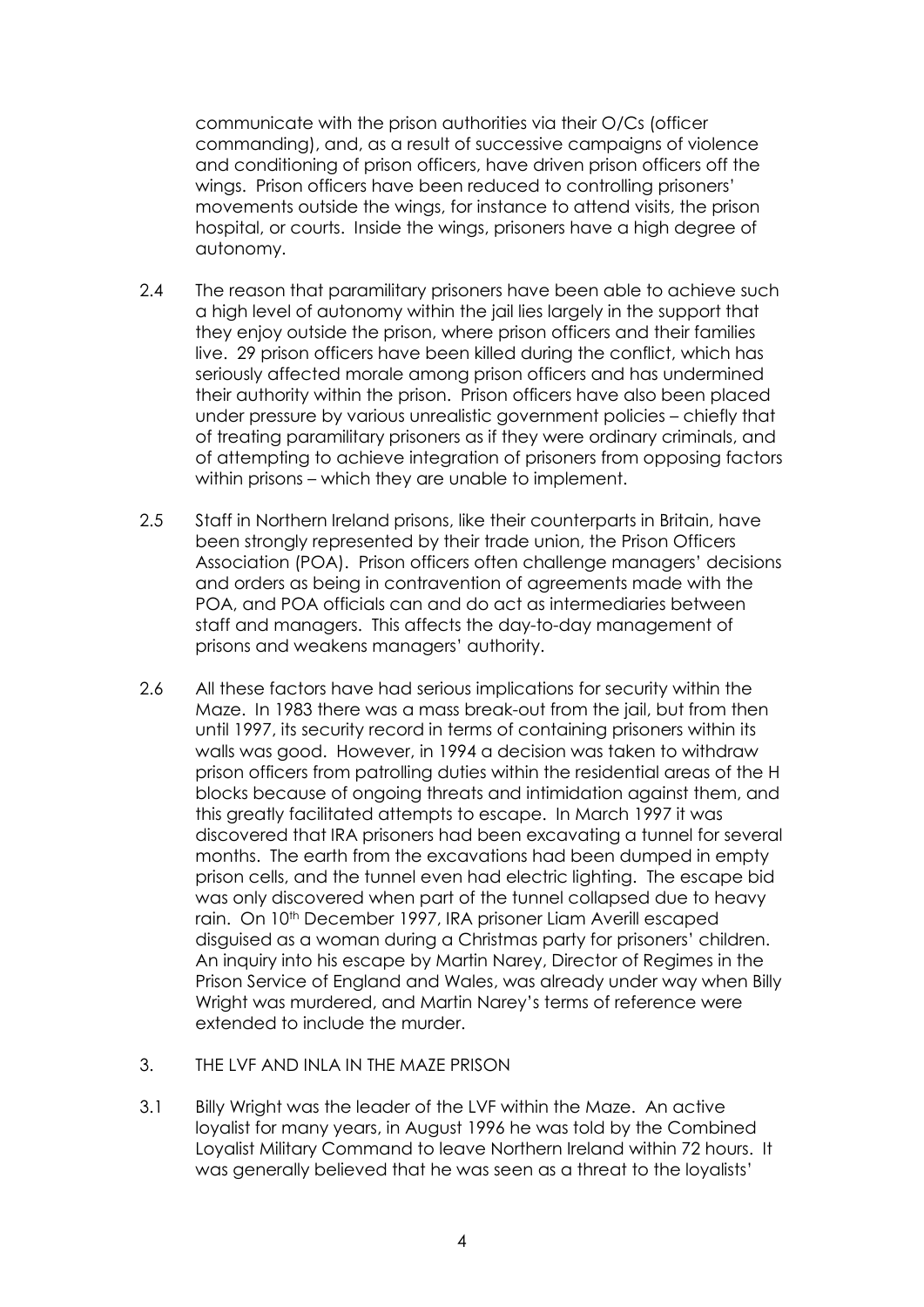ability to maintain their ceasefire. Billy Wright refused to leave and he became a focal point for loyalists opposed to the peace process. On 7th March 1997, Billy Wright was sentenced to 8 years' imprisonment on charges of threatening to kill a woman and perverting the course of justice. The sentence seemed unusually heavy, and many observers suspected Billy Wright had been taken out of action in order to facilitate the peace process. His appeal was due to be heard in February 1998.

- 3.2 At the time of the murder, the LVF was a somewhat shadowy body. There were a number of dissident loyalist groupings, made up mostly of disaffected members of well-recognised loyalist groups who were now on ceasefire. Membership of these groups appeared to be fluid and new alliances were being formed. The government was unwilling to grant these groups any recognition, and dissident loyalists were being sent upon conviction to Maghaberry, an integrated prison. Billy Wright was sent there, where he was put on a 23 hour-a-day lock-up regime because the prison governor could not guarantee his safety within the prison, which also housed dissident republicans. Billy Wright sought to challenge the 23-hour lock-up regime through the courts, but was unsuccessful. He and other LVF prisoners began to campaign to be moved to their own wing, where they could enjoy their own company and take advantage of the benefits of segregation. In April they were moved to H6 in the Maze, which they shared with INLA.
- 3.3 Tension between the LVF and the INLA prisoners was inevitably high, both factions fearing each other and disliking their proximity to one another. The transfer of the LVF prisoners to H6 caused some logistical complications, owing to which LVF prisoners had to receive their visitors in the prison hospital instead of the visits area. According to LVF prisoners, between April and August 1997 they believed INLA prisoners attending the prison hospital during LVF visits were targeting them for attack. They complained about this to governor David Smith.4 According to INLA prisoners, they had been planning an escape, but had to abandon their plans when the LVF prisoners arrived.<sup>5</sup> On the 13<sup>th</sup> of August 1997 the LVF prisoners staged a protest about their conditions, particularly the visiting conditions, during which they inflicted substantial damage on their own quarters and the INLA prisoners had to be evacuated from the block. Following this the LVF prisoners were moved to H Block 2 for two months and were placed on 23-hour lock-up. When they returned to H6 in mid October 1997, they were told by prison staff that INLA had issued a blanket death threat against all LVF prisoners.6 LVF prisoners allege that late in October and early November, INLA prisoners started sending home their music systems and boasted they were planning a "spectacular", which is a colloquial term for a high profile act of violence. LVF prisoners suspected INLA were getting rid of their music systems so that they would not be damaged in any search after the spectacular. They claim that the overall governor of the Maze, Martin Mogg, was aware of this development.7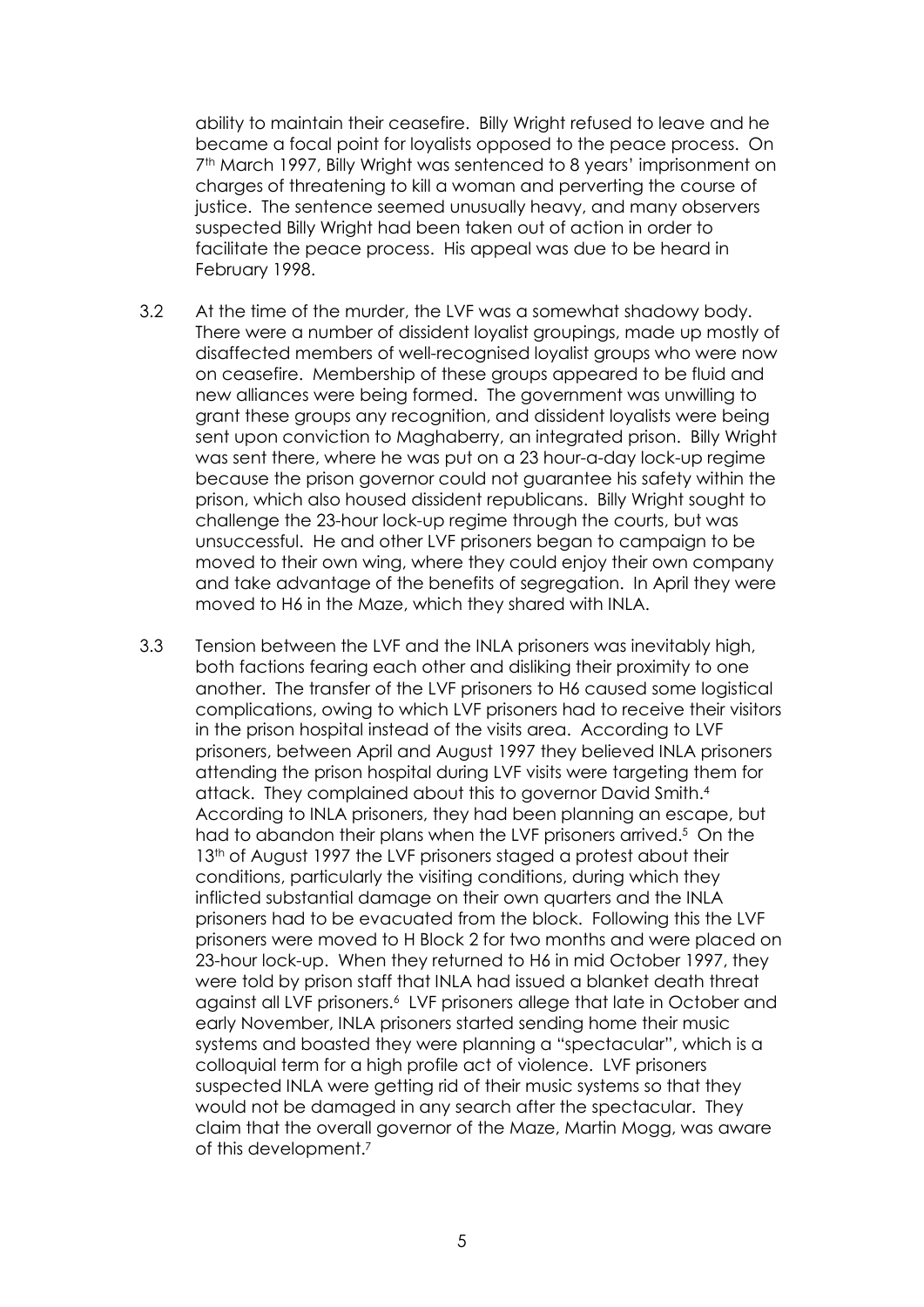## 4 THE MURDER OF BILLY WRIGHT

- 4.1 There is no dispute about who killed Billy Wright. Three INLA inmates. Christopher McWilliams, John Kenneway, and John Glennon have been convicted of the murder, and INLA has claimed responsibility for the shooting. There are, though, several aspects of the murder that raise serious questions about security in the prison and the possibility of collusion. These are:
	- the decision to house LVF and INLA prisoners in the same block;
	- the decision to transfer two of the murderers from another jail to the Maze despite their involvement in a hostage-taking incident in which they used a smuggled weapon, and despite INLA having uttered threats against Billy Wright;
	- the failure to heed warnings about the insecurity of the roof area and the possibility of attack;
	- the murderers had in their possession two guns and wire cutters, which they must have smuggled into the prison;
	- they or their accomplices were able to cut through wire undetected;
	- a prison officer included in a list given to prisoners the names of both LVF and INLA prisoners due to receive visits on the day of the murder;
	- a security camera that was reported defective five days before the murder was not repaired;
	- a prison officer on duty in the watchtower overlooking the prison roof was called away from his post twice on the day of the murder, in contravention of standing orders, and on the second occasion at the crucial time;
	- LVF prisoners were not allowed into their exercise yard on the morning of the murder but the INLA prisoners had access to their yard;
	- unusually, the INLA prison visits bus was parked next to the LVF wing while the LVF bus was parked next to the INLA wing;
	- INLA prisoners were not questioned by police until four weeks after the murder;
	- key witnesses were not called at the inquest. Each of these matters is examined below.
- 4.2 THE DECISION TO HOUSE THE LVF AND INLA IN THE SAME BLOCK The Narey report concluded that the decision to house the two factions in the same block at the Maze was not unreasonable. The LVF's demand for a segregated wing was alien to the integrated regime at Maghaberry and, according to the report, the prison authorities feared that the LVF would back their demand by a campaign of violence, or that Billy Wright would go on hunger strike just as the contentious parades season was reaching its height<sup>8</sup>. The Narey team concluded:

"We are in no doubt that the Governor was aware of the potential for violence between the INLA and LVF factions located on opposite sides of the same H Block, neither of whom observed a cease-fire. Although the consequences were deeply regrettable,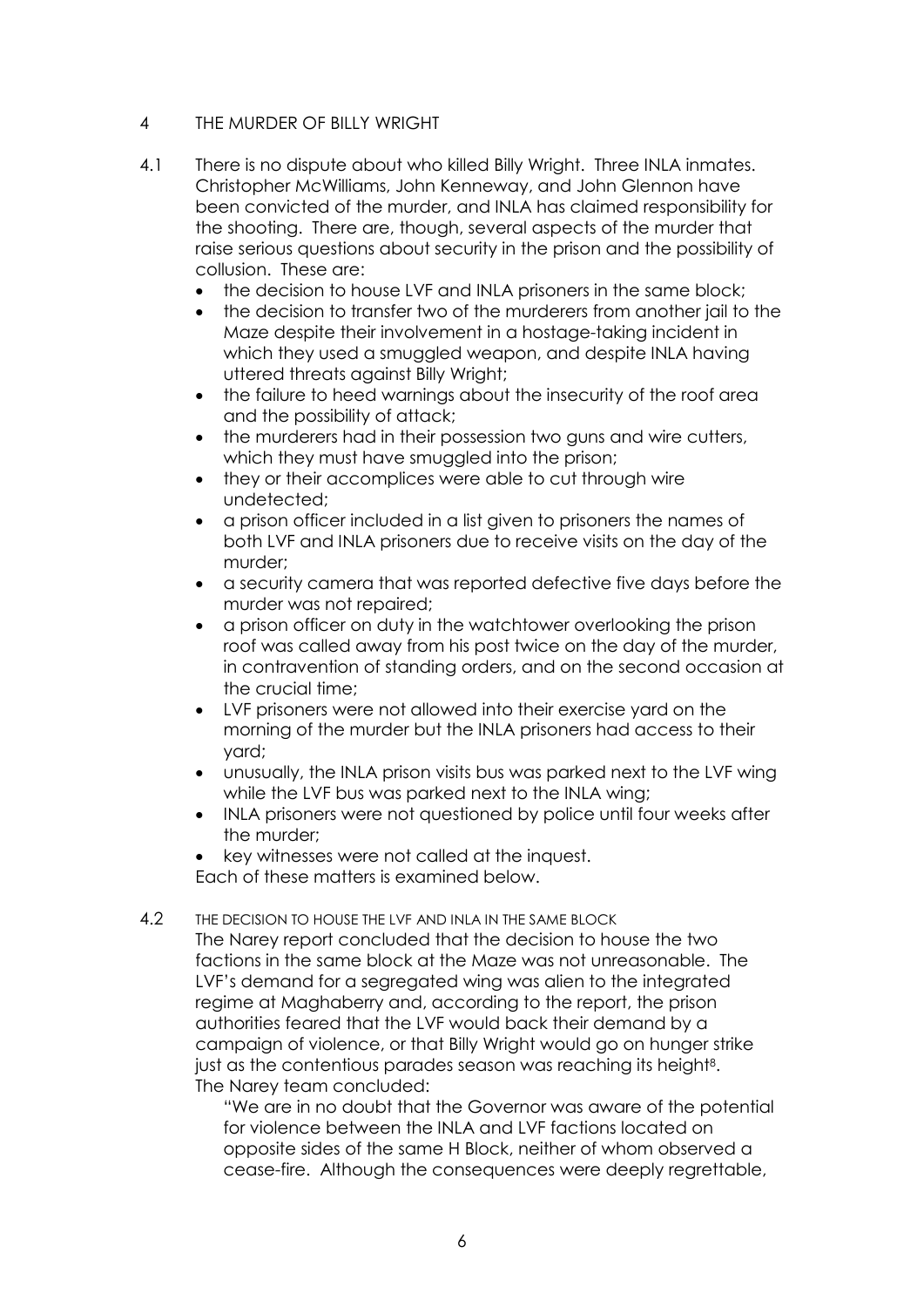we believe the decision to co-locate the two factions was not an unreasonable one for the Governor to make. The decision was taken only after the most serious consideration of its implications. It is important to stress that prisoners were in the same block but were on completely discrete wings, separated by steel gates."9 While it is undoubtedly true that the political situation put the prison authorities under great pressure to accede to the demand for segregation, the decision to house two opposing factions, neither of which was on ceasefire, in the same block seems extraordinary.

4.3 THE DECISION TO TRANSFER CHRISTOPHER McWILLIAMS AND JOHN KENNEWAY FROM MAGHBERRY TO THE MAZE

On Friday 26th April 1997, Billy Wright was moved from Maghaberry prison to the Maze. That weekend, Christopher McWilliams and John Kenneway took a prison officer hostage inside Maghaberry, using a miniature Walther semi-automatic pistol and an improvised "zip" gun. The officer was held hostage for several hours<sup>10</sup>. According to loyalist prisoners, McWilliams and Kenneway later stated that Billy Wright (whom presumably they did not know had been moved to the Maze) was their intended target. It was reported that INLA prisoners at the Maze had let Billy Wright know that the incident at Maghaberry concerned him and that "his safety was in jeopardy"11. Despite all this, in June 1997 McWilliams and Kennaway were moved to the Maze<sup>12</sup> and housed with other INLA prisoners in the same block as Billy Wright.

#### 4.4 THE FAILURE TO HEED WARNINGS

According to Prison Officer Brian Thompson, on 24<sup>th</sup> October 1997 he and PO Gillam warned Governor Eagleston, Acting Governor Ramsden and Governor Kenneth Crompton, who was Governor Mogg's immediate subordinate, of the danger of a rooftop attack. The managers had asked for the meeting because they were concerned about LVF violence, but the POs insisted that INLA prisoners posed a greater threat. The POs told the governors that they feared there might be a shooting in H6. They pointed out that the roof was insecure. They expressed the strong opinion that the two factions should not be housed in the same block. They reminded them that Christopher McWilliams, an INLA prisoner who had transferred into the Maze in mid 1997, had been able to smuggle a gun into Maghaberry prison only a couple of months earlier. They described the deep hatred felt by the INLA for the LVF and expressly mentioned Billy Wright. They also mentioned the danger that a gun might be smuggled into the prison during the Christmas parties, because prisoners were not searched on those occasions. The meeting lasted about an hour. Governor Eagleton told them that their concerns would be reported to Governor Mogg, who wanted to get to grips with the problem. So far as PO Thompson knew, no action was taken.13 However, during a visit to the Maze prison on 1st February 2000, Governor Crompton denied to David Wright that this meeting ever took place. Martin Narey in his subsequent report on the murder, also noted prison officers' concerns: "Staff and the Prison Officers Association (POA) had voiced their

concerns to prison management in the months prior to the shooting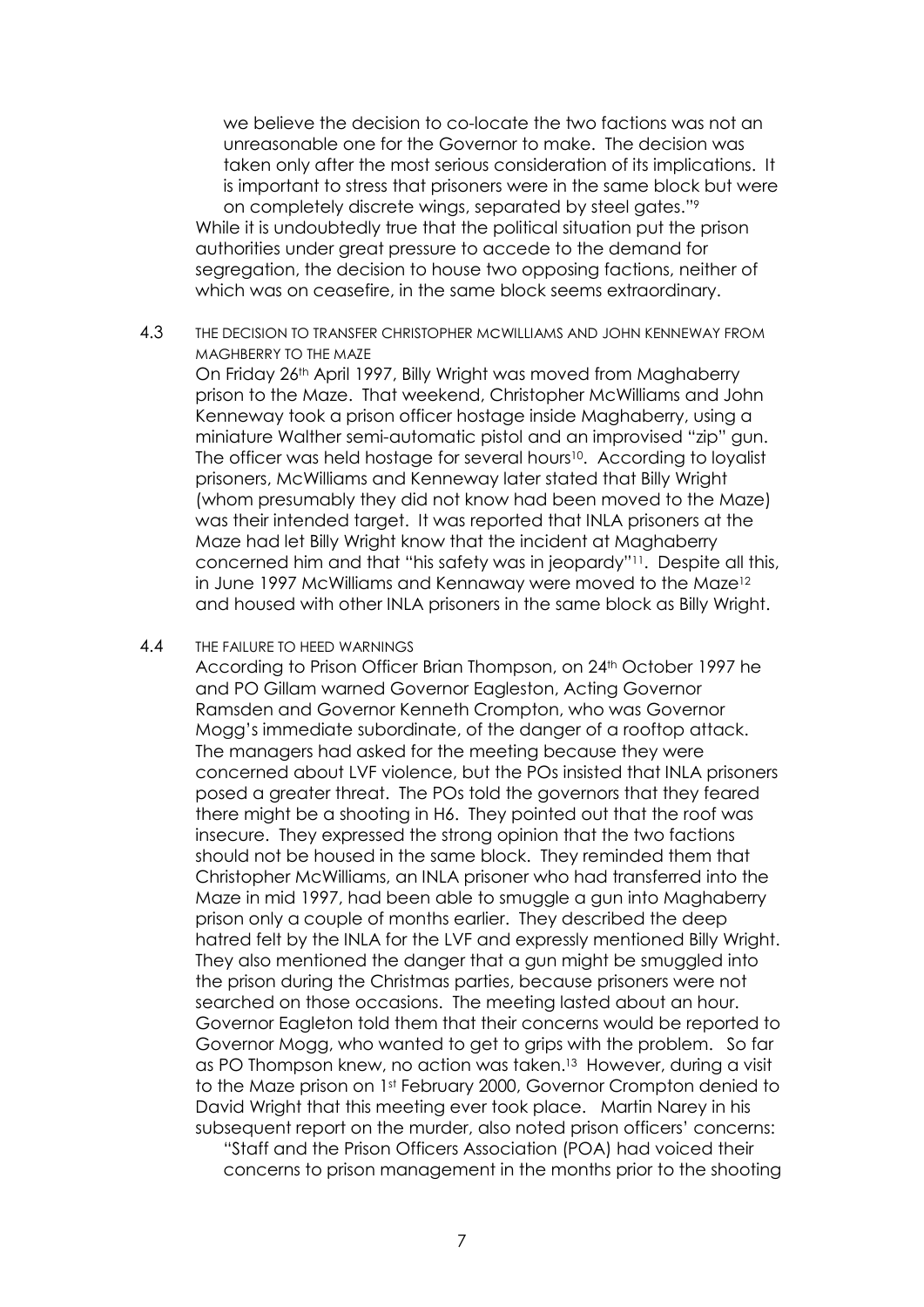about the ease of access to H block roofs. In particular they told managers that they had observed certain INLA prisoners behaving suspiciously on the exercise yard as if discussing the security fencing, watchtower and roof areas."14

#### 4.5 THE SMUGGLING OF GUNS AND WEAPONS INTO THE JAIL

The Narey report said very little about this aspect of the murder, merely stating:

"It has been impossible to establish how the firearms used in the shooting of Billy Wright entered the prison."15

However, the report goes on to identify numerous loopholes in the security systems within the prison, which show that either a visitor or even a member of staff would have had little difficulty in smuggling such items into the prison, and that, once inside, there was little risk of their being discovered. Given that the Maze housed such a concentration of paramilitary prisoners, this was a scandalous state of affairs. It was particularly serious given that Christopher McWilliams and John Kenneway were known to have smuggled in and used a weapon while imprisoned at Maghaberry. According to the evidence of Detective Superintendent Short at the inquest, one of the guns had been used before in a paramilitary attack in the Ardoyne area<sup>16</sup>. This may provide a lead as to how it came to be inside the prison.

#### 4.6 THE CUTTING OF THE WIRE FENCE

It is obvious that the fence was cut prior to the morning of the attack. The Narey report went into some detail about this aspect of the murder:

"The H Block roofs are flat and low, separated from the exercise area by a weldmesh fence. But the roof areas are easily accessible once the weldmesh fence is breached. The INLA prisoners were able to climb onto the roof through a cut out section of fence just outside the A wing turnstile leading up to the INLA exercise area. It is likely that the fence was cut prior to the morning of the shooting and the cut section held in place by shoelaces. Some commentators, notably the LVF and DUP, have suggested that this hole should have been spotted from the exercise yard watchtower and that the failure to do so has led to suspicions within the Unionist community of collusion in Mr Wright's death. In fact, because of the angle of the fence, the hole is not visible from the tower. Similarly, it is out of the range of the CCTV [closed circuit television] cameras which cover the exercise area.

We have been unable to establish when the fence was cut. Given the infrequency of checks, it is not impossible that the fence was cut some days previously."17

4.7 It is not in fact the case that the portion of fencing that was cut is not visible from the watchtower. On 1st February, David Wright visited the Maze Prison to see for himself the scene of the crime. During his visit, photographs were taken from the watchtower by an official photographer, at David Wright's request. These photographs show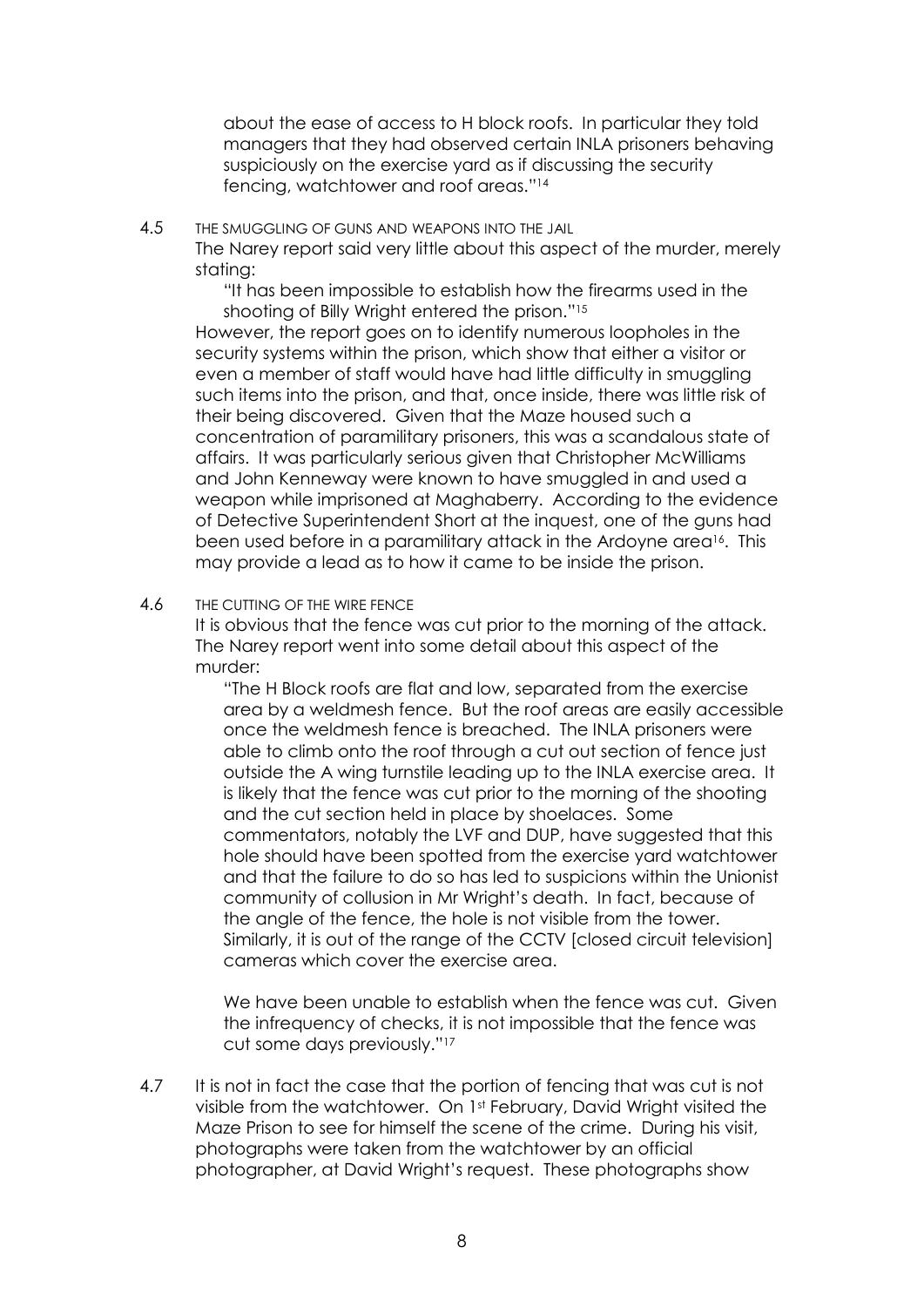that the area of wire that was cut was clearly visible from the watchtower. It seems most likely, therefore, that the wire was cut during the hours of darkness after 8:00pm, when the officer manning the watchtower was stood down, and before 10:00 pm, when the H blocks were secured for the night. On 1ST February 2000 David Wright met Governors Mogg, Barlow and Crompton to discuss various aspects of the case. During the meeting, Governor Barlow confirmed from an official logbook that on a day in early December at 8:57 pm dog handler Officer McCarthy reported hearing "strange noises" from B Wing. We understand that what he heard was a rasping sound and that this incident was recorded in the night guard journal and was also reported to the Emergency Control Room. The Phase SO (the senior officer in charge of the H Block) was tasked to check what was happening. He recorded that all was secure and the noises were attributed to INLA prisoners working at handicrafts. It is possible that what Officer McCarthy heard was the fence being cut. Alternatively, he may have heard the wire cutters being manufactured. Security sources told the *News of the World*<sup>18</sup> that the murderers had sawn the metal legs off a chair using hacksaw blades taken from a prison workshop and attached them to a small pair of pliers in order to give them better leverage. If this did happen some time before the attack, no prison officer appears to have noticed the damaged chair.

- 4.8 Governor Barlow also told David Wright that the last time the fence was inspected was in July 1997. Governor Davis told the inquest that the security cameras did not scan the area where the fence was cut. This raises the question of how the INLA men knew the precise spot where they would not be under surveillance during their breaching of the fence.
- 4.9 One of the INLA men who murdered Billy Wright, Christopher McWilliams, gave a newspaper interview in July 200019, in which he gave the following account of the cutting of the wire:

"The night before Wright's murder the INLA men staged a Boxing Day party using home brew [alcohol] they had made on the wings (the authorities did not intervene in such events)… During the drinks party and while the tower was unmanned, McWilliams, Kenneway and Glennon climbed onto the roof that separated their exercise yard from the LVF and snipped through the barbed-wire fence to make their task easier."

The security source who talked to the *News of the World* gave a different account:

"The two-feet by two-foot section of the fence had been removed some days earlier and lightly fastened back on with pieces of cord to prevent it being uncovered by prison guards."20

4.10 THE INCLUSION OF BOTH LVF AND INLA NAMES ON THE VISITORS LIST On the 23rd December 1999, Auxiliary Prison Officer Jacqueline Wisely collated visitor lists for the prison for 27.12.97. They were done in advance because there were to be no visits on Christmas Eve, Christmas Day or Boxing Day. There were fewer visits than normal for a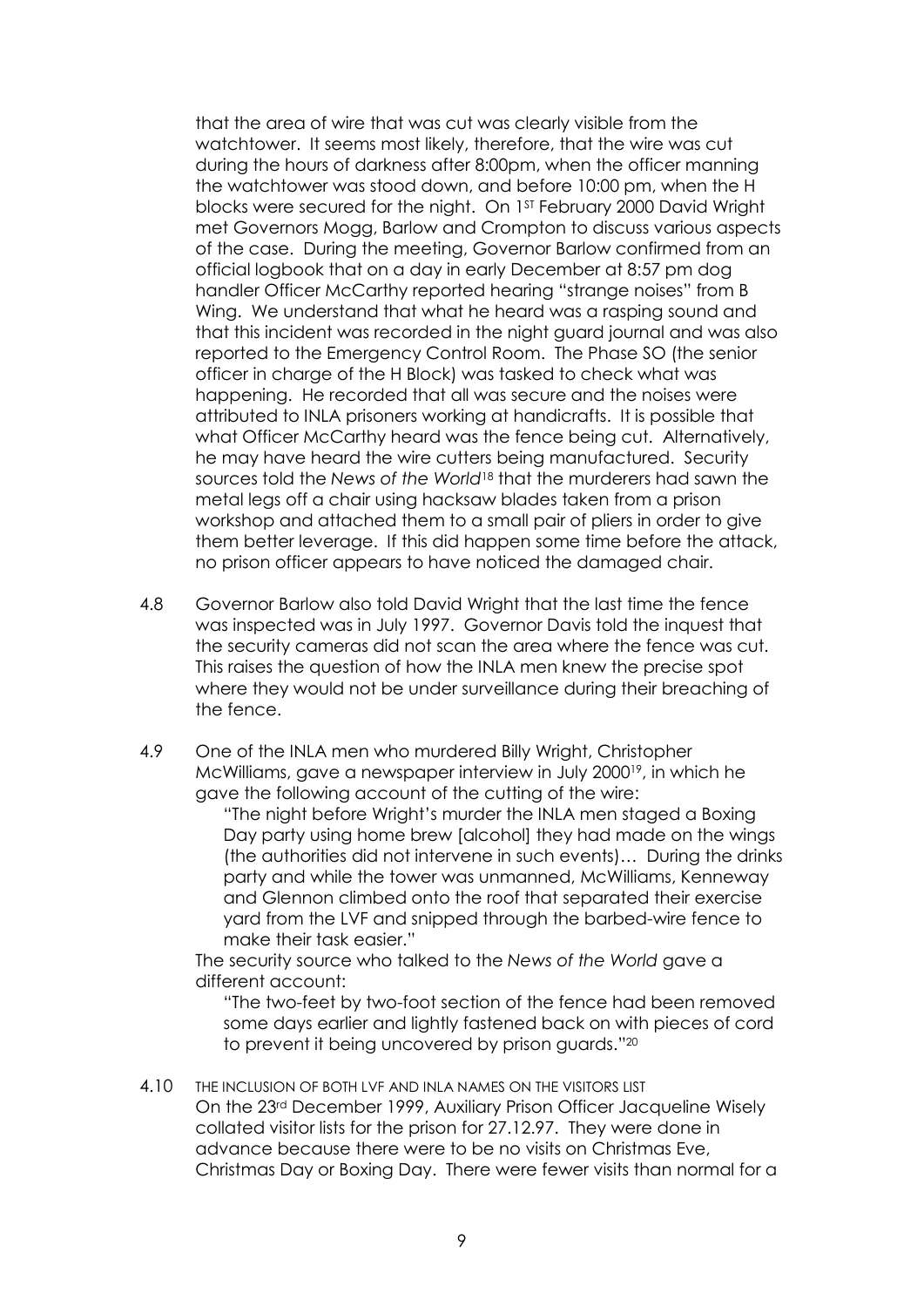Saturday, owing to Christmas parole and the holiday period. Two separate lists were sent to H6 because of the opposing factions in the block. Both sheets were sent to the PO in charge of "each respective block" in separate envelopes. APO Wisely told the inquest that INLA names appeared on the LVF sheet by mistake, but no LVF names appeared on the INLA sheet.21

- 4.11 Four sheets were submitted to the inquest, two of which purported to show the LVF visits for the day of the murder and two of which were said to show the INLA visits. These sheets were represented to the inquest as being the original sheets. However, we have seen a copy of a sheet showing LVF visits which was given to LVF prisoners on the day before the murder, 26<sup>th</sup> December 1999. There are 22 names on this list. 17 of the names are those of LVF prisoners, including Billy Wright, but 5 are names of INLA prisoners. The LVF list given to the inquest includes 25 names, including the same 5 INLA names but also including the names of 3 LVF prisoners not included on the list given to the LVF prisoners on 26<sup>th</sup> December. The INLA list given to the inquest contains the names of 9 INLA prisoners. Only one of the 5 INLA names included in the list given to LVF prisoners is included in the INLA list given to the inquest. The handwriting on all three lists is identical and was accepted by APO Wisely as being her own at the inquest. These discrepancies cast considerable doubt on the provenance of the lists given to the inquest. APO Wisely's assertion that, although she mistakenly included INLA names on the LVF list, she did not include LVF names on the INLA list does not stand up to scrutiny once the provenance of the lists produced at the inquest becomes dubious.
- 4.12 An explanation given to David Wright by the Secretary of State<sup>22</sup> only compounds the confusion. He says that the list was given to the LVF prisoners on 24<sup>th</sup> December (they say they received it on 26<sup>th</sup> December), while the separate lists given to the inquest were the final lists used on 27th December, which had been amended to take account of visits arranged later than 23rd December. On the assumption that the list given to the LVF prisoners is a genuine document, this explanation does not answer two vital questions. First, why were LVF prisoners given a list with INLA names on it? Secondly, were INLA given the same list, thereby getting advance warning that Billy Wright was due for a visit the next day? The LVF prisoners believe that the list given to them was a photocopy and that it is most likely that the INLA prisoners were given an identical list. The Narey report concluded:

"It is probable that this list was, inadvertently, given to both INLA and LVF prisoners"23

It is not clear on what basis Narey believed this to have happened inadvertently. However, he wrote his report before the inquest took place, so he would not have aware of the discrepancies between the lists. Given the tension between the two factions, which must have been well known throughout the prison, APO Wisely's error, if error it was, seems very serious. It is not known whether APO Wisely faces any disciplinary action concerning this matter.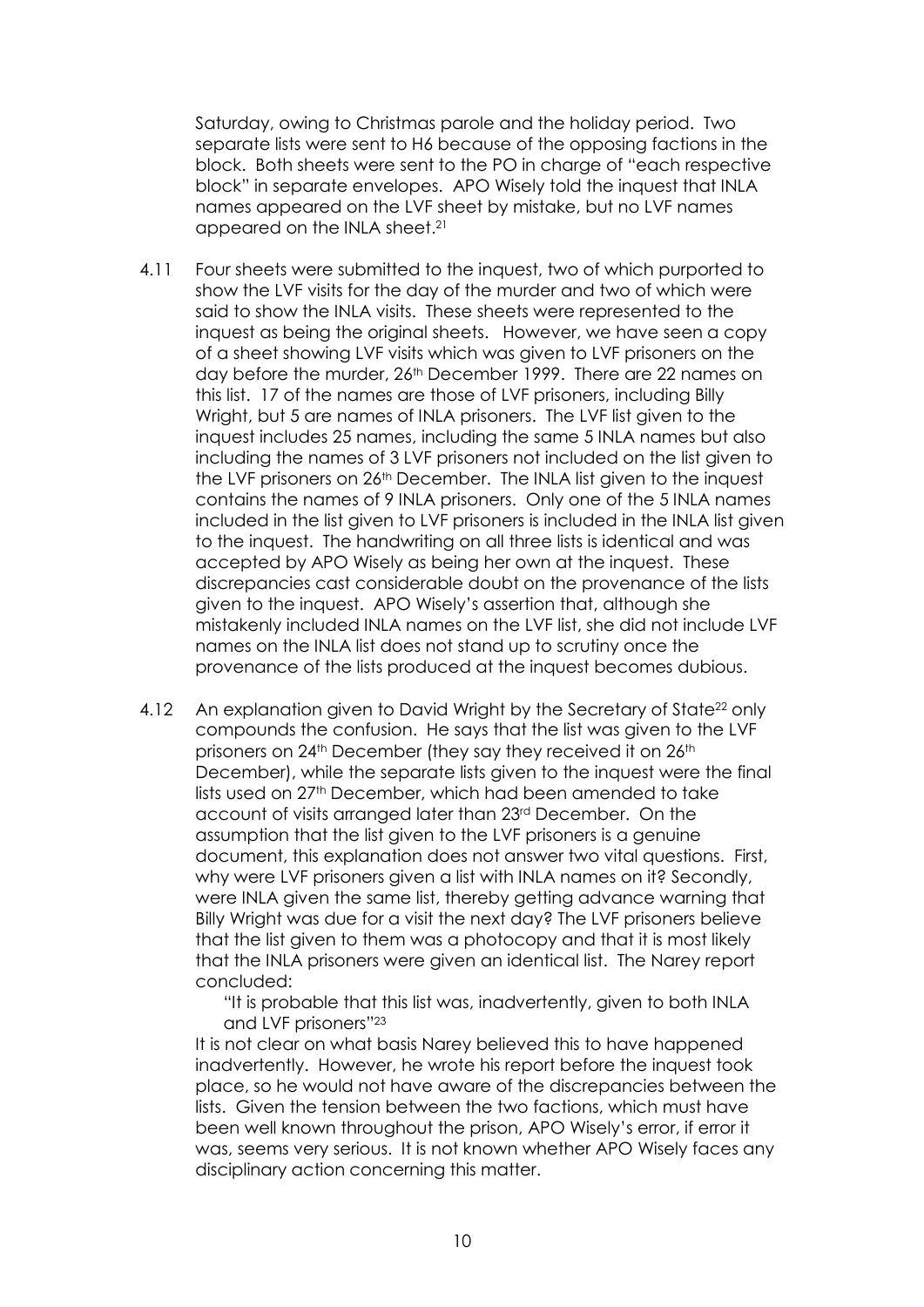4.13 The Narey report had this to say about INLA's ability to plan the attack: "Prior knowledge of the victim's movements

3.17 We are in no doubt that the shooting was carefully planned. It was well known that Mr Wright received regular visits, and it was possible for prisoners in the INLA wing to observe the circle area through the grilles so that a signal could be given as soon as Mr Wright entered it. We have seen a document listing the names of H Block 6 prisoners to be visited on Saturday 27 December. Mr Wright's name appears along with other LVF and INLA prisoners. It is probable that this list was, inadvertently, given to both INLA and LVF prisoners. This should not have happened but we do not think this was key to the subsequent killing. In reality, INLA prisoners did not need the list to be able to mount an attack. When an escort arrives to take a prisoner to visits, staff shout for the prisoners to come forward, such a shout being readily audible on the opposite wings. At that point an INLA prisoner hearing the call could have signalled the gunmen. INLA prisoners who had a view of the forecourt from their cells would then have been able to give a second signal, that Mr Wright had left the block and was boarding the prison van. Since our best estimate is that it would take little more than 30 seconds for the INLA prisoners to climb and cross the roof, there was ample time to mount the operation. We recommend that the practice of shouting prisoners for visits on mixed wings should cease."

4.14 There are two factors that the Narey team failed to take into account in this analysis. First, this was the first time since his move to the Maze that Billy Wright had ever received a Saturday morning visit24. Secondly, however lax the security within the Maze, it seems unlikely that every time visits were in progress the INLA murderers would risk being found with weapons about their persons on the mere offchance that Billy Wright would be getting a visit. INLA's own account of the murder claims that the three assassins were "put on standby from 8.00am that morning"25. Even if they were forewarned that Billy Wright would receive a visit that morning, there remained an element of uncertainty about the timing of the visit, since it would only be scheduled as a morning visit, without any time attached, and the actual timing of the visit would depend upon the time his visitor arrived at the prison and the time it took for her to clear security and for an escort to be arranged. The shouting out of Billy Wright's name therefore acted as the cue for the attack, as Narey recognised, but it does not follow that the murder team were not forewarned. In our view, the truth about the lists has yet to be established and its importance cannot be dismissed. If INLA were indeed forewarned, then it is vital to establish exactly how and why this happened, and why the inquest was misled.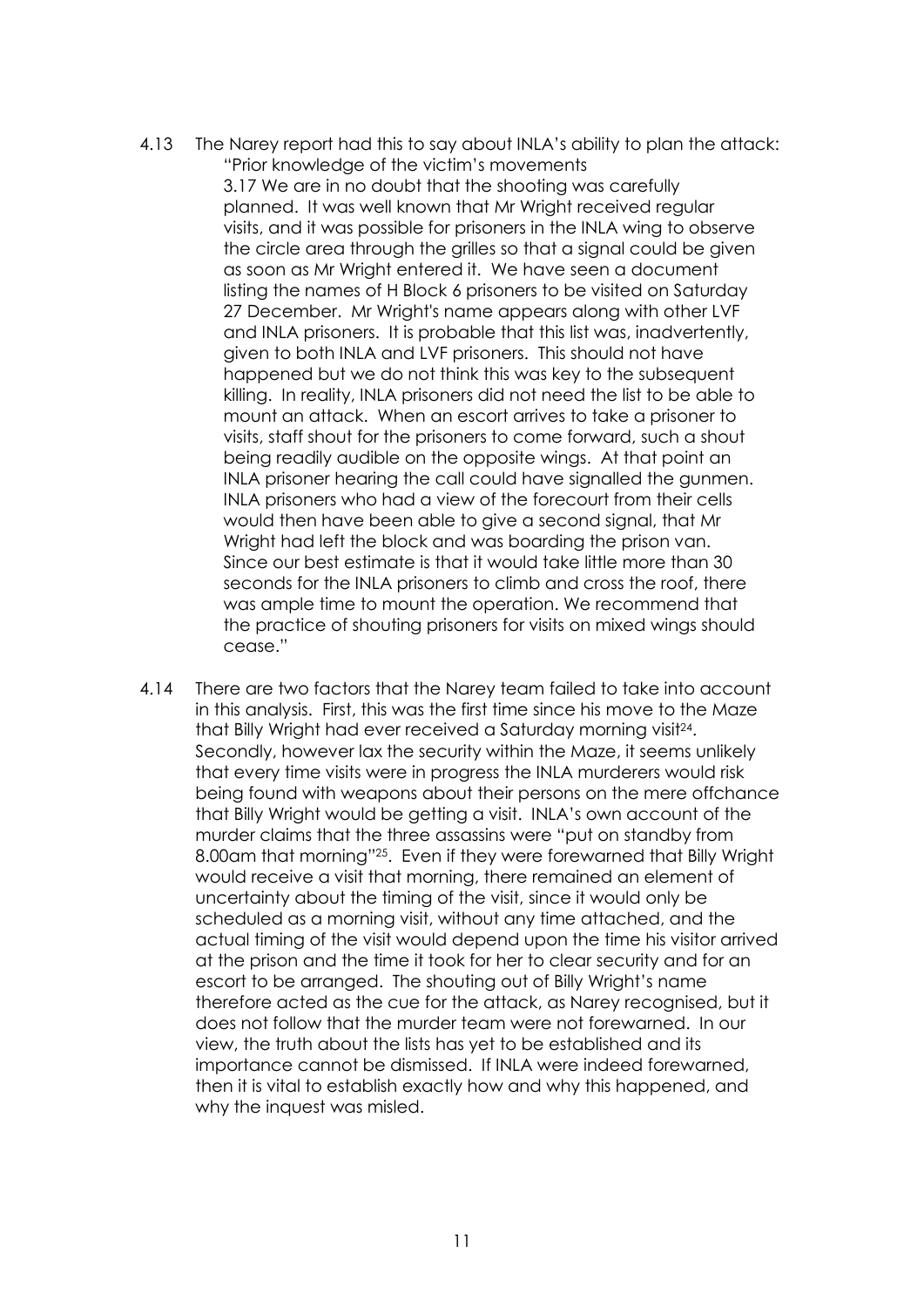#### 4.15 THE DEFECTIVE SECURITY CAMERA

On 22nd December 1997, five days before the murder, the PTZ (pan tilt zoom) overhead security camera number 3 overlooking the rooftop of H6 was reported defective by the Senior Officer on Duty<sup>26</sup>. It remained inoperative, with the consequence that the three murderers were able to traverse the roof of H6 undetected by any security camera. Once staff in the control room were alerted to the incident they trained another camera, number 4, on the roof of H6, but by then it was all over27. The Narey report makes no mention of this aspect of the murder, which suggests that the Narey team were unaware of the problem. This puts the thoroughness of their investigation in doubt. The question also arises as to why no action was taken by the prison authorities to have the defective camera repaired.

#### 4.16 THE MANNING OF THE WATCHTOWER

The Narey report dealt in some detail with this aspect of the murder: "One of the more controversial issues surrounding the events of 27 December was the decision to stand down the watchtower officer overlooking the INLA exercise yard at 09.15 in order to help make good a shortfall of eight staff in visits. Concern over this was voiced by many of those who made representations to us. We understand that there was an agreement between the Governor and the POA that officers occupying towers overlooking the H Blocks could be removed at times of staff shortages with the exception of towers overlooking H Block 6 because it was the only block which accommodated two opposing factions. At 09.15, the officer in H6 A and B tower which overlooks the INLA yard apparently received an instruction to make his way to visits. The officer, unhappy with the order, contacted his POA representative who confronted the duty governor. The duty governor insists he instructed that watch towers overlooking all the H Blocks should be stood down with the exception of the H6 tower overlooking the INLA yard, but that this order had somehow been misinterpreted with the result that the H6 A and B tower was stood down. The duty governor ordered that the officer return to the tower and while he was doing so, Mr Wright was shot. As the officer entered the tower, he saw prisoners returning across the H Block roof to their exercise yard. The failure to have the post manned at a crucial time has damaged public confidence in the Prison Service, fuelling allegations of conspiracy."28

The report goes on to assert that there was no evidence to support those allegations and concluded:

"In our view, whether or not the tower was manned, Mr Wright would still have been shot. Even if the tower officer had raised the alarm immediately, only one member of staff could have gained access to the forecourt, and had he intervened to protect Mr Wright, it is likely that he too would have been shot. Moreover the fact that the alleged perpetrators made no attempt to disguise themselves indicates that potential detection or identification was of little concern to them."29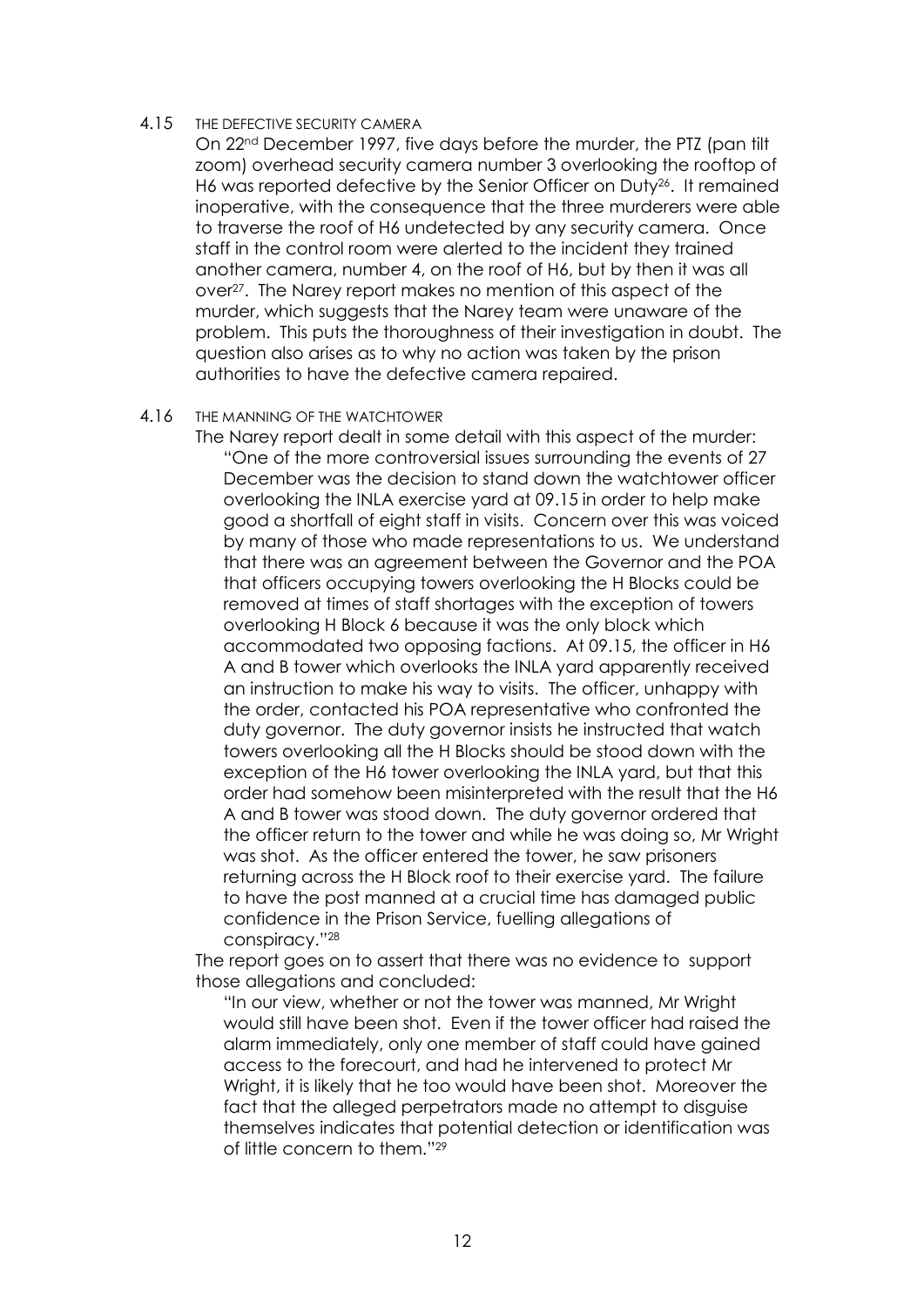- 4.17 The prison officer on duty in the A/B watchtower was Raymond Hill. At around 8:50 am he received a call over the intercom to report to the prison officer's office. However, when he reached the main gate of H6 he was told by one of his colleagues to return to the watchtower after all. Then at around 9:30 am PO Hill was again contacted over the intercom and this time told to report to prison visits. He went to the prison officers' office in H6 and telephoned PO Blundell, an official of the POA, to complain about the order he had received. PO Blundell told him to sit tight while he raised the matter with the duty governor. At about 9:55 am PO Hill returned to the watchtower, but by then the murder was in progress.30 The order to leave the watch tower and go to visits was made by Governor McKee<sup>31</sup>. David Wright has asked for a meeting with Governor McKee, but the Secretary of State has refused his request<sup>32</sup>.
- 4.18 We find the Narey team's conclusion that even had PO Hill been in the watchtower the murder would have gone ahead surprising. Timing is obviously of crucial importance here, but if PO Hill had been in the tower and raised the alarm as soon as he saw the murderers climbing onto the roof the murder might have been prevented. The cue for the INLA team to go into action appears to have been their hearing Billy Wright's name being called by a prison officer to tell him that the van had arrived to take him to his visit. Even if they were forewarned of the visit by the visits list, and thus expecting the call, it would still have taken them a certain amount of time to leave their block and get onto the roof. The hole in the fence was about two foot square and the three men would have had to go through the hole in single file<sup>33</sup>. Equally, it would have taken Billy Wright a certain amount of time to reach the van. Had PO Hill been able to raise the alarm, it is conceivable that Billy Wright would not have left his block and could have been protected, because if the alarm had been raised, all gates would have automatically been locked. Even if Billy Wright had already been in the van by the time the alarm was raised, there might have been time for the doors of the van to be locked, which would have impeded the murder bid, and conceivably for the van to drive out of the yard, since the gates were already being opened when the attack took place34. The Northern Irish branch of the Prison Officers' Association in a memorandum to the Select Committee on Northern Ireland affairs, said:

"In fact the murder of Billy Wright could have been avoided had the H6 observation tower not been stood down to allow staff to go on visits."

The Secretary of State for Northern Ireland, Peter Mandelson MP, disagrees. In a letter to David Wright dated 8<sup>th</sup> May 2000, he said:

"Depositions made available to the Court state that the INLA prisoners positioned themselves in such a way as to observe your son's departure from the block. The INLA prisoners did not move out of their wing until they were sure that your son had already emerged from the block."

It is vital that the truth about this aspect of the murder is established.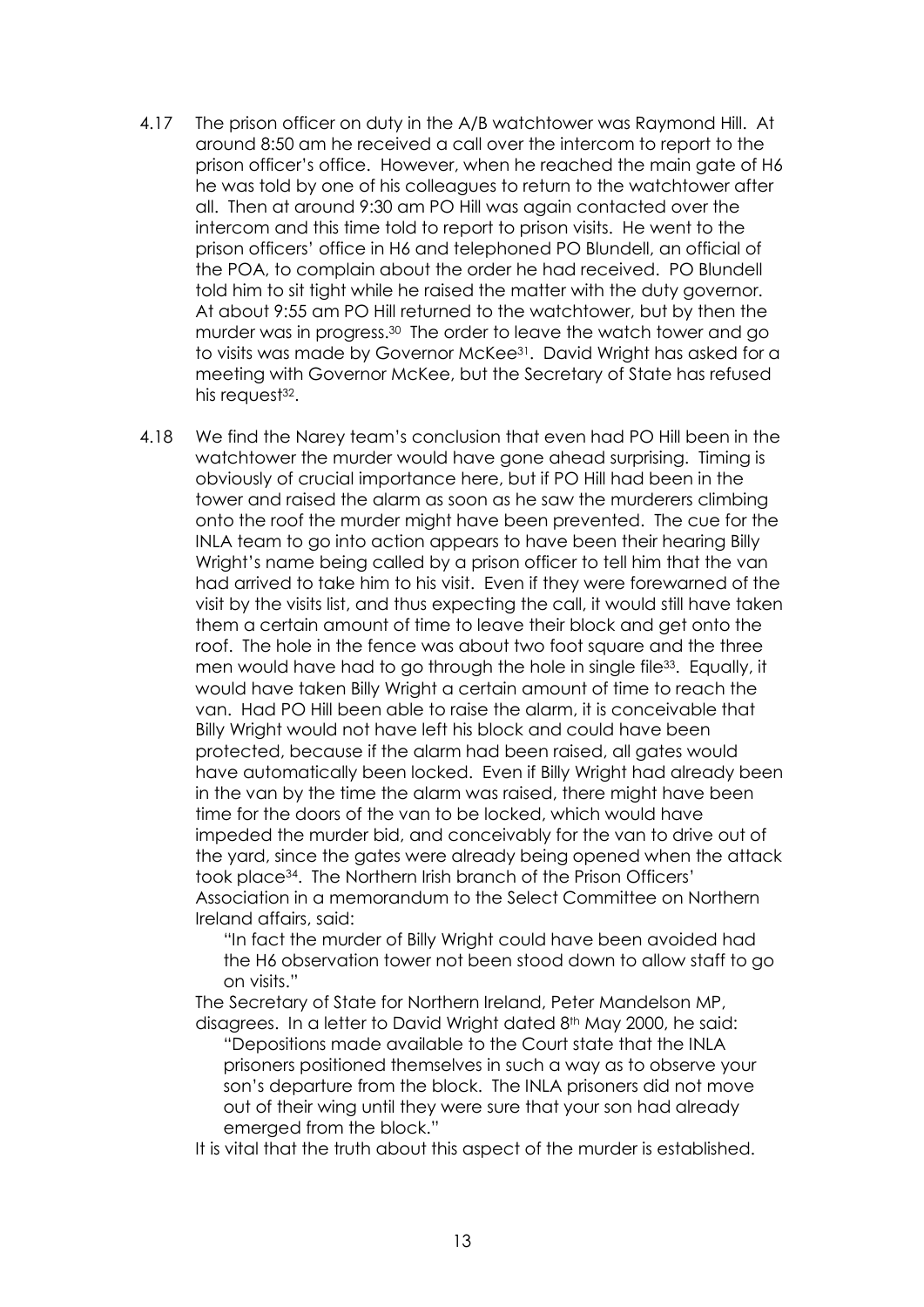4.19 INLA say that the murderers did not know that the watchtower would be empty at the time of the attack. On the contrary, they say that their plan took account of there being a prison officer in the watchtower.

> "The plan was to provide the prison officers on duty in H Block 6 the opportunity to spot the INLA Active Service Unit as soon as the operation was underway.

> Intelligence had shown that the ASU would have been likely to have been spotted as they were attempting to pass through the hole in the fence in A wing exercise yard, as this movement would have served immediately to attract the attention of the prison officer occupying the observation post overlooking the immediate area.

> In response to seeing the INLA ASU breaching the fence the prison officer would have automatically activated the alarm. Once the alarm had been activated normal procedure would have been to stop all movement in the block, all gates would have been locked down automatically and therefore movement could not recommence until the alarm alert had been investigated by the prison authorities.

> Had this been the case on the morning of 27<sup>th</sup> December 1997, the van containing Billy Wright would have had to remain immobile inside the Block forecourt until the alarm had been cleared.

This delay would have presented the ASU with added time to successfully complete the operation."35

They go on to claim that their whole operation "took less than 90 seconds from start to finish".36 The Narey report said, "…our best estimate is that it would take little more than 30 seconds for the INLA prisoners to climb and cross the roof."37 However, we note that the Narey report records that the Emergency Control Room at the Maze was first informed of the shooting at 9:59 am38 and that the INLA prisoners had returned to their wing over the roof by 10:07 am, a gap of eight minutes, to which at least one or two minutes must be added for the time that elapsed before the shooting. We believe that a public inquiry would need to establish as accurate a minute-by-minute account of events as possible before reaching any conclusion about what difference it might have made if the watchtower had been manned and the alarm raised.

#### 4.20 THE PARKING OF THE BUSSES

Normally, the bus conveying INLA prisoners to visits and that conveying LVF prisoners were parked adjacent to their respective wings. According to prisoner Norman Green, who was in the bus with Billy Wright when he was shot, this procedure had been adopted as a security measure following INLA threats against LVF prisoners<sup>39</sup>. On the day of the murder, the positions of the busses was reversed, so that the LVF bus was beside the INLA wing and the INLA bus was beside the LVF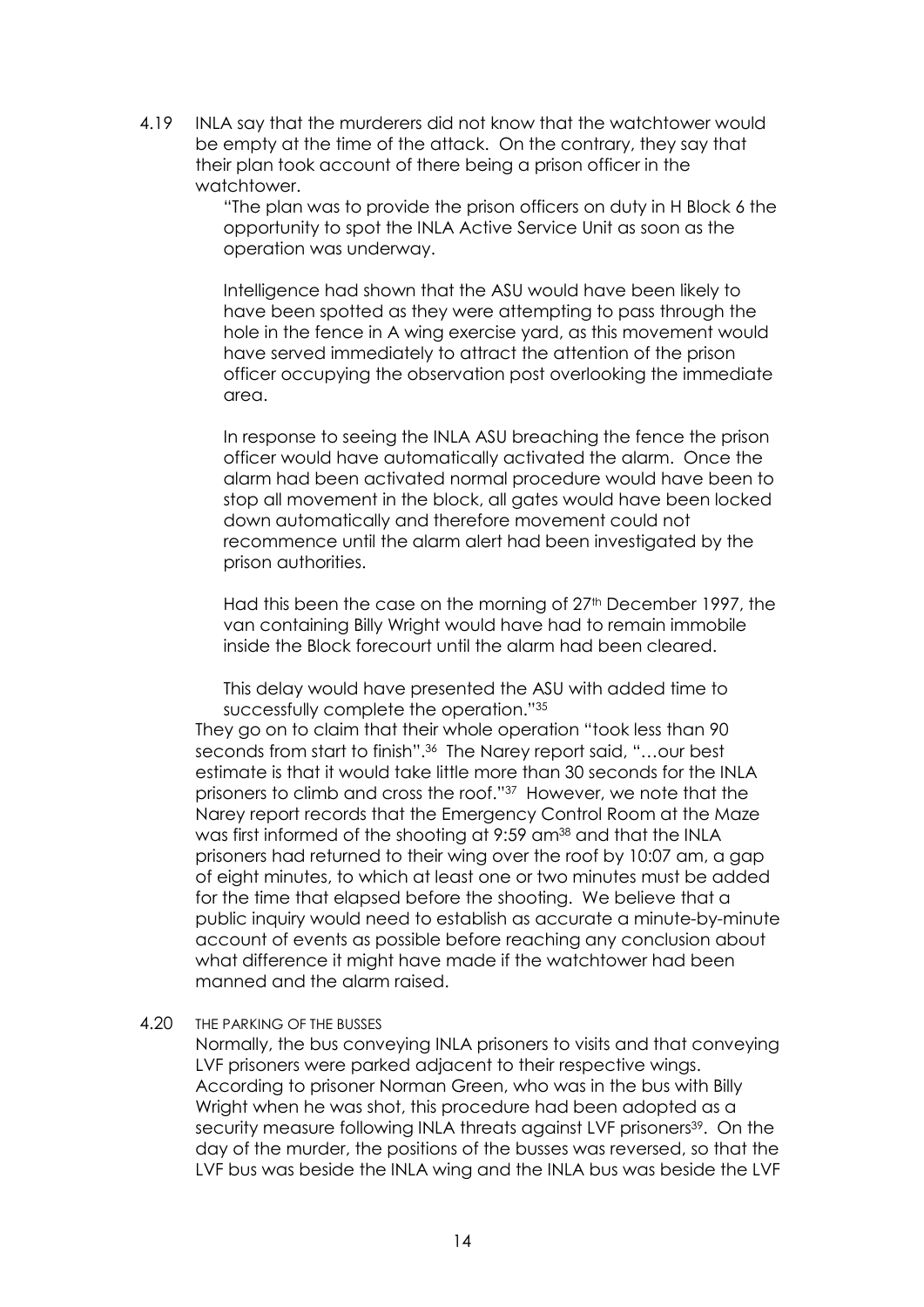wing<sup>40</sup>. Once again, this matter requires explanation. The INLA bus was the first to park<sup>41</sup>. It is important to know why it was parked on the LVF side, and whether the driver had instructions to park there, since it had the effect of forcing the LVF bus to park in proximity to the INLA wing, thus facilitating the murder. The Narey team did not comment on the unusual placement of the vans.

#### 4.21 THE QUESTIONING OF INLA PRISONERS

Although the names of the three main perpetrators are known, it is obvious that other INLA prisoners in H6 would have known about the plan and may have acted as accessories before or after the crime. The jury at the inquest into Billy Wright's death made the following findings:

"We find, Mr William Stephen Wright died on 27 September 1997 as the result of a gunshot wound to the chest sustained whilst in the process of visitor transfer by van from H block 6 Maze Prison which at the time was inhabited by both LVF and INLA prisoners. His murder was carried out by three INLA inmates in an elaborate, premeditated and pre-planned act. Access to the murder scene, namely the forecourt of H Block 6, was gained by the cutting of a hole, by person or persons unknown, in an undetected and unobserved section of security fencing."

They clearly thought it possible that others were involved. The RUC thought so too. According to LVF prisoners who witnessed the murder and assisted the RUC in holding a reconstruction of the crime, the RUC team was of the view that at least 7 INLA prisoners were involved in the murder<sup>42</sup>. In a letter to David Wright dated 17<sup>th</sup> November 1999, Assistant Chief Constable White, in charge of crime, said:

"The police investigation was thorough and professional with all aspects of the murder included. Unfortunately, some were not satisfactorily resolved including how the guns were smuggled into the prison and that others involved in the murder have yet to be brought before the courts."43

Yet the 13 other INLA prisoners were not arrested or interviewed by the RUC until 28th January 199844. While it might reasonably be anticipated that INLA would not have co-operated with the RUC, such a long gap certainly would have facilitated getting stories straight and the destruction of any evidence.

#### 4.22 FAILURE TO CALL KEY WITNESSES AT THE INQUEST

David Wright attended the inquest on his son's death, and represented himself without benefit of a lawyer. Although there was no legal aid available for inquests, Counsel for the Northern Ireland Prison Service, Nicholas Hanna, objected to Mr Wright's participation. He also objected to Mr Wright's giving evidence about the murder.45 He also persuaded the Coroner, John Leckey, to limit the remit of the inquest.46 It is clear that the Northern Ireland Prison Service wanted as few questions as possible asked about the circumstances surrounding the murder.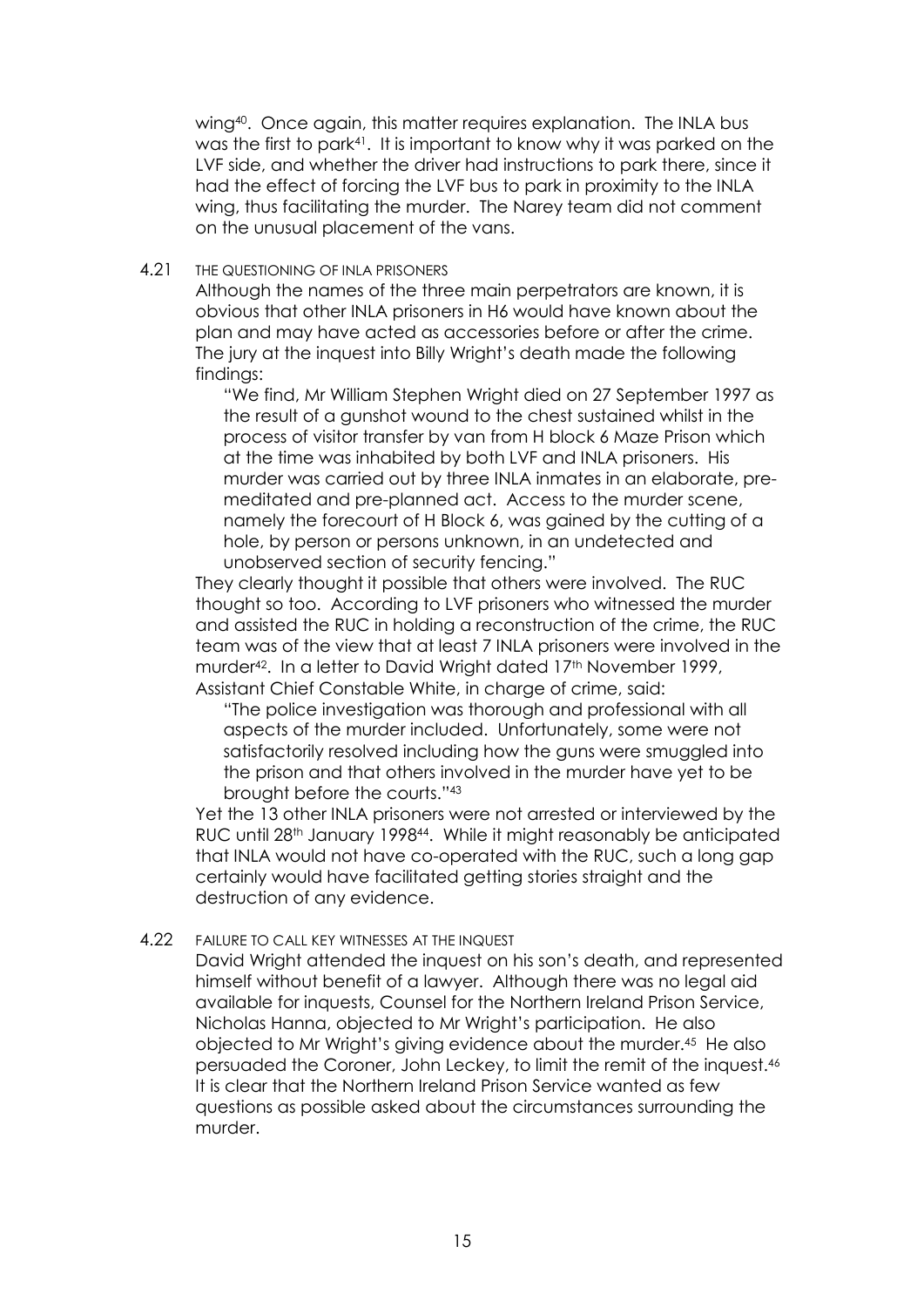- 4.23 The only senior prison officer to give evidence at the inquest was Governor Stephen Davis, who was not on duty on the day of the murder. David Wright wanted the Director of Operations and overall governor of the Maze, Martin Mogg, his deputy Governor Crompton, and the Director of Finance and Administration Alan Shannon called as witnesses, but the Coroner refused to do so, apparently because they were not on duty on the day in question, either. On 18<sup>th</sup> September 2000 David Wright attended the Coroner's office in order to inspect the inquest papers. If any of these three officials made depositions, they were not disclosed to Mr Wright during his visit. During the same visit, he discovered that Stephen Davis had made a deposition, which, although he was called to give evidence, was not read out at the inquest.
- 4.24 Two officers who were on duty on the day, Governor Barlow and Principle Officer Molloy, who was in charge of H6, were on the list of witnesses to be called but did not in fact give evidence. David Wright requested copies of the depositions before the inquest. Some of these were redacted before being given to him, usually by the removal of names. However, Senior Officer Gallagher's deposition had a portion of the text redacted which has nonetheless proved possible to read. This section confirms that Principle Officer Molloy received the call ordering the removal of the watchtower guards. When David Wright inspected the inquest documents on 18th September 2000, Barlow and Molloy's depositions were withheld on the grounds that since they had not given evidence their depositions could not be made available for inspection47. When Mr Wright asked why SO Gallagher's deposition has been redacted, he was told that the Coroner did not consider his information to be relevant48.
- 4.25 The identity of the duty officer in charge of the Maze on 27th December 1997 is unknown. No-one describing himself as having that function appeared at the inquest. Governor William McKee was on duty on the day, but he too was not called as a witness. Between them, Molloy, Barlow and McKee could have said who was the officer in charge of the prison in Governor Mogg's absence. On 22<sup>nd</sup> May 2000, Jeffrey Donaldson MP received an answer to his Parliamentary Question seeking the name of the duty governor in charge of the Maze on 27<sup>th</sup> December 1997. Junior Minister Adam Ingram replied:

"On security grounds. I am not prepared to name the Governor in question."49

Jeffrey Donaldson pressed this matter again in a personal letter<sup>50</sup> to Adam Ingram in July 2000, but the Minister again refused to name the duty governor<sup>51</sup>.

4.26 According to the Prisons and Young Offenders Centres Rules Northern Ireland 1995:

> "The governor shall attend any inquest following the death of a prisoner in his custody, or arrange for an appropriate officer to do so, and shall report to the Secretary of State on the findings of the inquest."52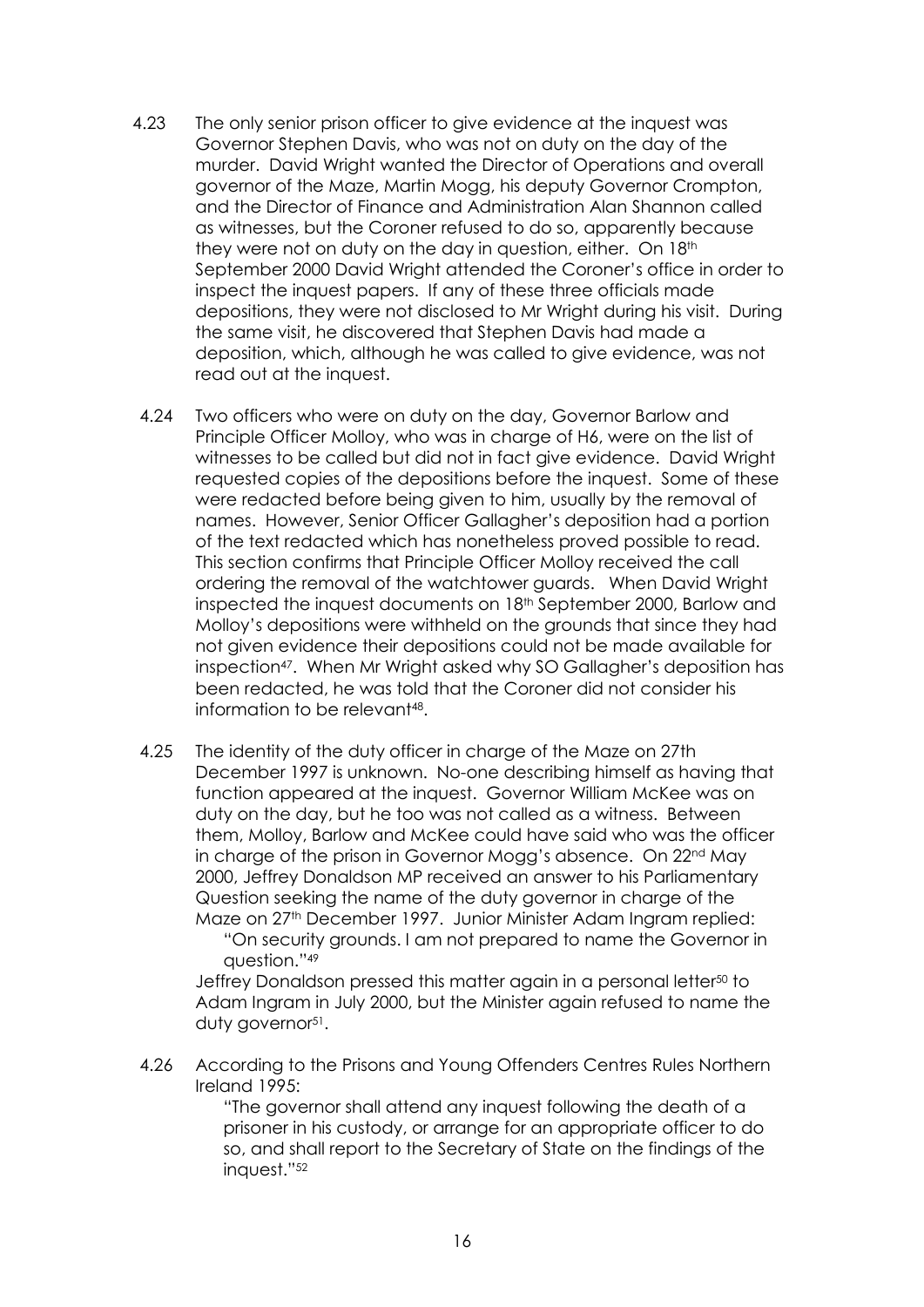It is not clear whether this happened in Billy Wright's case. On 18<sup>th</sup> May 2000, David Wright wrote to the Coroner, John Leckey, and asked him why this rule had apparently not been followed. He also asked who was the governor in charge on the day of the murder. The Coroner declined to answer these questions<sup>53</sup>. However, on 15<sup>th</sup> September 2000 the Solicitor to the Coroner wrote to David Wright and told him that Governor Davis attended the inquest. Her letter gives the impression that Governor Davis was in attendance in the role of "an appropriate officer", although she does not say so in so many words. While it is true that Governor Davis attended the inquest and gave evidence concerning the physical layout of the Maze prison, it seems strange that it should have taken so long to identify him as the governor's representative.

- 4.27 The failure to identify the governor in charge on the day, or to call him as a witness at the inquest, or to call Governor Barlow and Principle Officer Molloy, the redaction of SO Gallagher's deposition, the Coroner's refusal to answer his questions, and the withholding of depositions, has left key questions unanswered and has enhanced David Wright's conviction that there is an official cover-up of the facts.
- 5. THE GOVERNMENT'S RESPONSE
- 5.1 Despite repeated requests by David Wright, both the Secretary of State, Peter Mandelson MP<sup>54</sup>, and the Prime Minister, Tony Blair<sup>55</sup>, have refused to meet him personally to discuss his concerns. Both have said they see no grounds for an independent public inquiry.
- 5.2 Martin Mogg, the prison governor in charge not only of the Maze but of the operational management of the entire Northern Ireland Prison Service at the time of Billy Wright's murder, has admitted that it was a mistake to house INLA and the LVF in the same H block. He has also accepted that he failed to control the situation in the prison and that he was naïve in his belief that INLA would not launch an attack.<sup>56</sup> In June 2000, Martin Mogg was named in the Queen's Birthday Honours List as a Commander of the British Empire. The honour was conferred upon him in recognition of his public service.
- 5.3 Government agencies have also failed David Wright in ways that have caused great personal distress. Although he was Billy Wright's next of kin, he was not notified by the prison authorities of his son's death, an omission for which Governor Mogg has apologised<sup>57</sup>. He learned of his son's death when his daughter telephoned him from America, having herself heard about it on the World Service.
- 5.4 Mr Wright only learned from television coverage<sup>58</sup> that traces of cannabis were found in his son's blood as a result of tests carried out after the post mortem. He was also horrified to discover that photographs from the post mortem were being circulated in north Belfast and offered to the media for sale. Such information can only have come from a limited number of persons with access to the post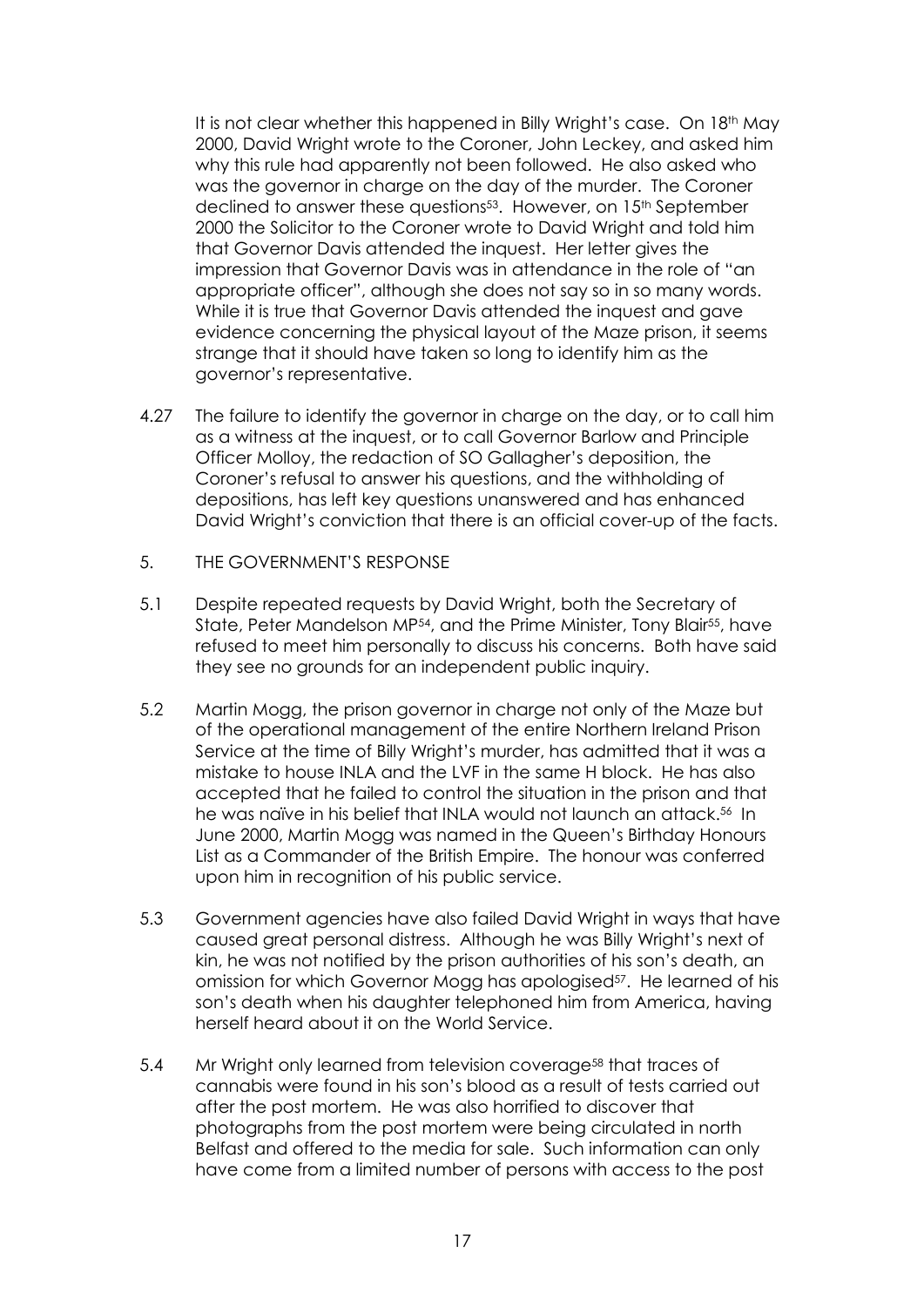mortem results and photographs, yet the Secretary of State steadfastly upholds the integrity of all those concerned. In a letter to David Wright, he said:

"I am assured that neither the Forensic Science Agency, the State Pathology Department nor the RUC made the information [concerning the traces of cannabis] available to the Press. Nor were they the source of the photographs. I am satisfied they are all highly scrupulous in their responsibilities."59

When the circulation of the photographs was reported in the press<sup>60</sup>, British Irish RIGHTS WATCH wrote to the Secretary of State demanding an immediate and rigorous investigation<sup>61</sup>. The Secretary of State replied that:

"… this matter is not new and has been thoroughly investigated and I am satisfied that the material did not enter the public domain via any official source."

Obviously such information is unlikely to be leaked officially. It is the fact that it has reached the public domain at all, by however unofficial a source, that gives rise to concern. The Secretary of State's indifference to this aspect of the case is reprehensible.

- 6. SUPPORT FOR AN INQUIRY
- 6.1 Both the Ulster Unionist Party and the Democratic Unionist Party, as well as a number of smaller unionist parties, have called for a proper inquiry into Billy Wright's death. Perhaps surprisingly, so have Sinn Féin. Such cross-party support is unusual in Northern Ireland.
- 6.2 In addition, Jeffrey Donaldson MP and four Borough Councils Craigavon, Lisburn, Carrickfergus and Ballymena – have called for a public inquiry.
- 6.3 Two highly respected human rights groups, Amnesty International and the Committee on the Administration of Justice, have also voiced their concerns about the many unanswered questions surrounding this case.
- 6.4 According to the *Sunday Times62*, Christopher McWilliams backs David Wright's call for a public inquiry into his victim's death, saying that: " 'The prison administration was inadvertently responsible for his death. The administration was naïve, negligent,' he says, adding, 'Wright's death was inevitable if they kept the LVF on the wing.' "
- 6.5 The loyalist prisoners who were in the Maze at the time of the murder also back the call for an inquiry. The senior LVF prisoner has been quoted as saying:

"We back David Wright's call for a public inquiry. We witnessed the killing, and the evidence of certain prison officers is incorrect. We ask why we were not called to give evidence at the murder trial. The Northern Ireland Office has repeatedly ignored calls for the truth to be made public."<sup>63</sup>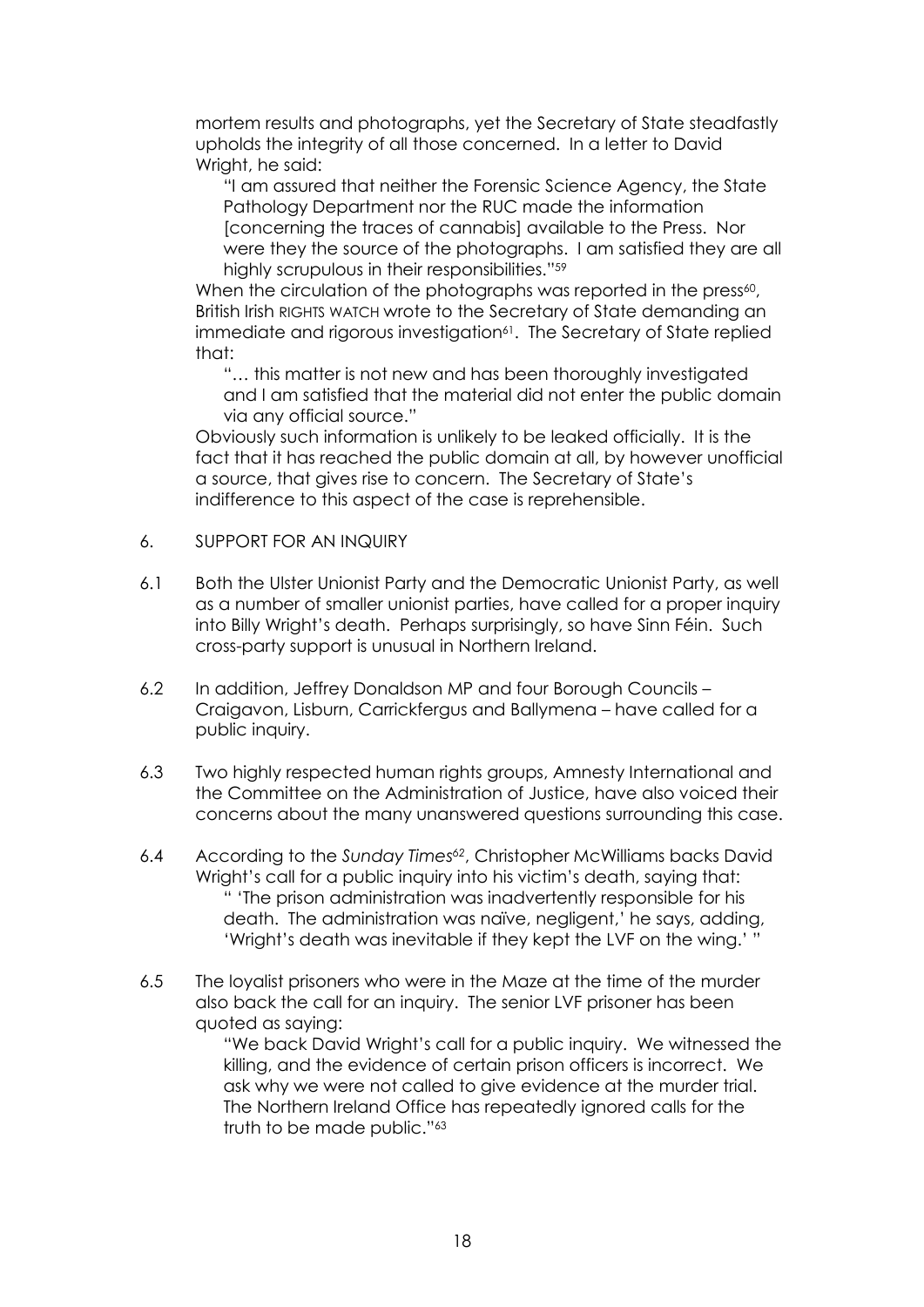# 7. CONCLUSION

- 7.1 When a person is imprisoned by the state that person is entitled to be incarcerated in conditions of safety. It is incumbent upon the prison authorities to do everything in their power to ensure the safety of prisoners. This is particularly the case when a prison houses prisoners from opposing factions.
- 7.2 The catalogue of concerns arising from Billy Wright's death indicate a complete failure by the authorities to protect Billy Wright's right to life, as enshrined in Article 3 of the Universal Declaration of Human Rights.
- 7.3 Many of the factors that contributed to the murder of Billy Wright stemmed from policy decisions concerning the running of prisons in Northern Ireland which cannot be said to have a direct impact on those particular events. However, two management decisions did have a direct impact i.e. the decision to house LVF and INLA prisoners in the same block, and the decision to transfer Christopher McWilliams and John Kenneway from Maghaberry to the Maze despite their past record of hostage-taking and gun smuggling. If those decisions were made after all due consideration, then the authorities should have been doubly alive to the risks they posed, and should have been highly alert to the possibility of an attack on such an obvious target as Billy Wright. In such circumstances, it is deplorable that warnings by prison officers should have gone unheeded; that a security camera should have been left unrepaired; that prisoners should have been able to smuggle guns and wire cutters into the jail, and to cut through the wire undetected; that a crucial watchtower should have been left unmanned; and that prisoners should have had access to the visiting schedule of an opposing faction.
- 7.4 Primary responsibility for Billy Wright's murder obviously resides with the three INLA men who killed him in cold blood. However, that such a notorious figure could have been so easily murdered within the confines of a prison also places a very high responsibility on the state, both in relation to Billy Wright himself and in relation to the terrible aftermath unleashed by his death, which led to a series of further murders. It may be that the state's responsibility lies in nothing more or less - than mismanagement and incompetence. Even so, when the list of poor decisions and mistakes is as long as it is in this case, rigorous scrutiny in required to ensure no future repetition.
- 7.5 When someone with a profile as high as Billy Wright's is murdered by a group like INLA inside a jail, the question must arise as to whether or not there was any collusion in the murder. On the face of it, collusion between the prison authorities or individual prison officers with INLA may seem unlikely, since most prison officers come from a unionist or loyalist background and INLA is a republican group. Indeed, INLA has strenuously denied that any collusion was involved<sup>64</sup>, but that is only to be expected. Nevertheless, there is a sense in which some loyalists and republicans had common cause in wanting Billy Wright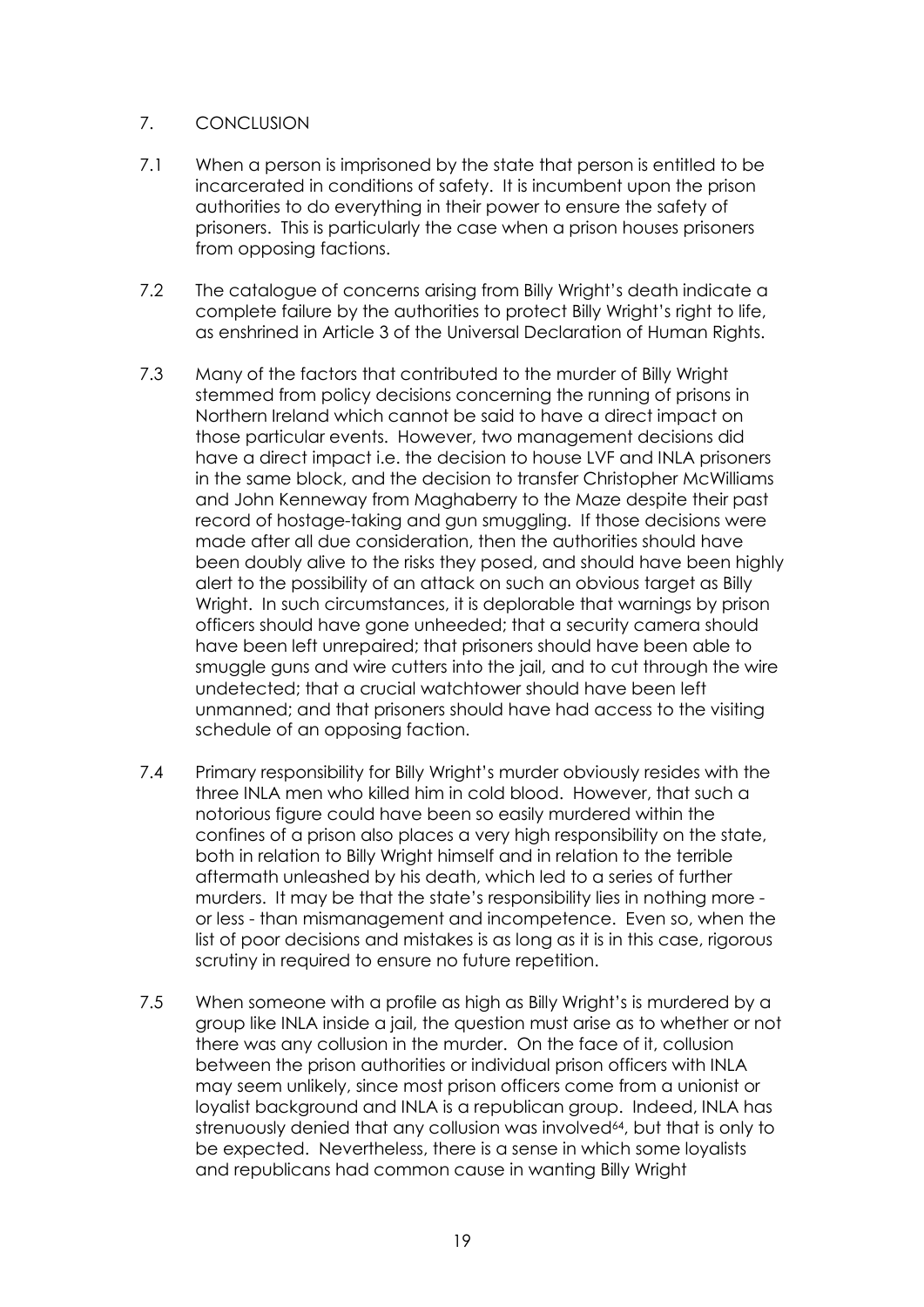eliminated, given the attempts by the Combined Loyalist Military Command to exile him from Northern Ireland. There will be many, including Billy Wright's father, members of the loyalist community, human rights groups and others, who will find the coincidence of so many factors in one death highly suspicious. It is because of the suspicions engendered by this death that we have concluded that a public inquiry is necessary.

7.6 The government will no doubt argue that the Narey report has fulfilled the role that a public inquiry would play. We disagree. The Narey investigation was carried out very shortly after Billy Wright's murder. His death was tacked on to Narey's original terms of reference, which originally were confined to examining an escape attempt. As the Narey report acknowledged:

"We are conscious that the incident is the subject of an ongoing police investigation and it would be inappropriate for us to comment in detail on the precise circumstances or persons involved. We have therefore confined our inquiry to the background of the shooting and the general issues it raises, particularly the scope for illicit items to be smuggled into the prison..."65

It is noteworthy that no fewer than 26 prison officers went off sick in the wake of the murder and were not available for questioning by the Narey team<sup>66</sup>. As our report shows, some information came to light at the inquest which was apparently not available to the Narey team. However, the inquest did not constitute a comprehensive investigation of all the matters surrounding the murder, as the remit of inquests in Northern Ireland is severely limited<sup>67</sup>. Equally, the trial of the three killers was solely concerned with the guilt or innocence of the three men, and did not consider the wider questions arising out of the murder.

- 7.7 British Irish RIGHTS WATCH believes that a public inquiry into the murder of Billy Wright should be established immediately with the following aims:
	- to establish the full facts surrounding the murder, including whether there was any collusion,
	- to examine the policy decisions that contributed to the death and make recommendations, and
	- to establish responsibility for the various elements that contributed towards the death and make recommendations.

In our view, only such an inquiry can restore public confidence in the rule of law and the administration of justice and the prison service in Northern Ireland.

7.7 We respectfully request the Special Rapporteur to transmit this report to the government of the United Kingdom and call upon them to instigate an independent inquiry into the murder of Billy Wright.

# OCTOBER 2000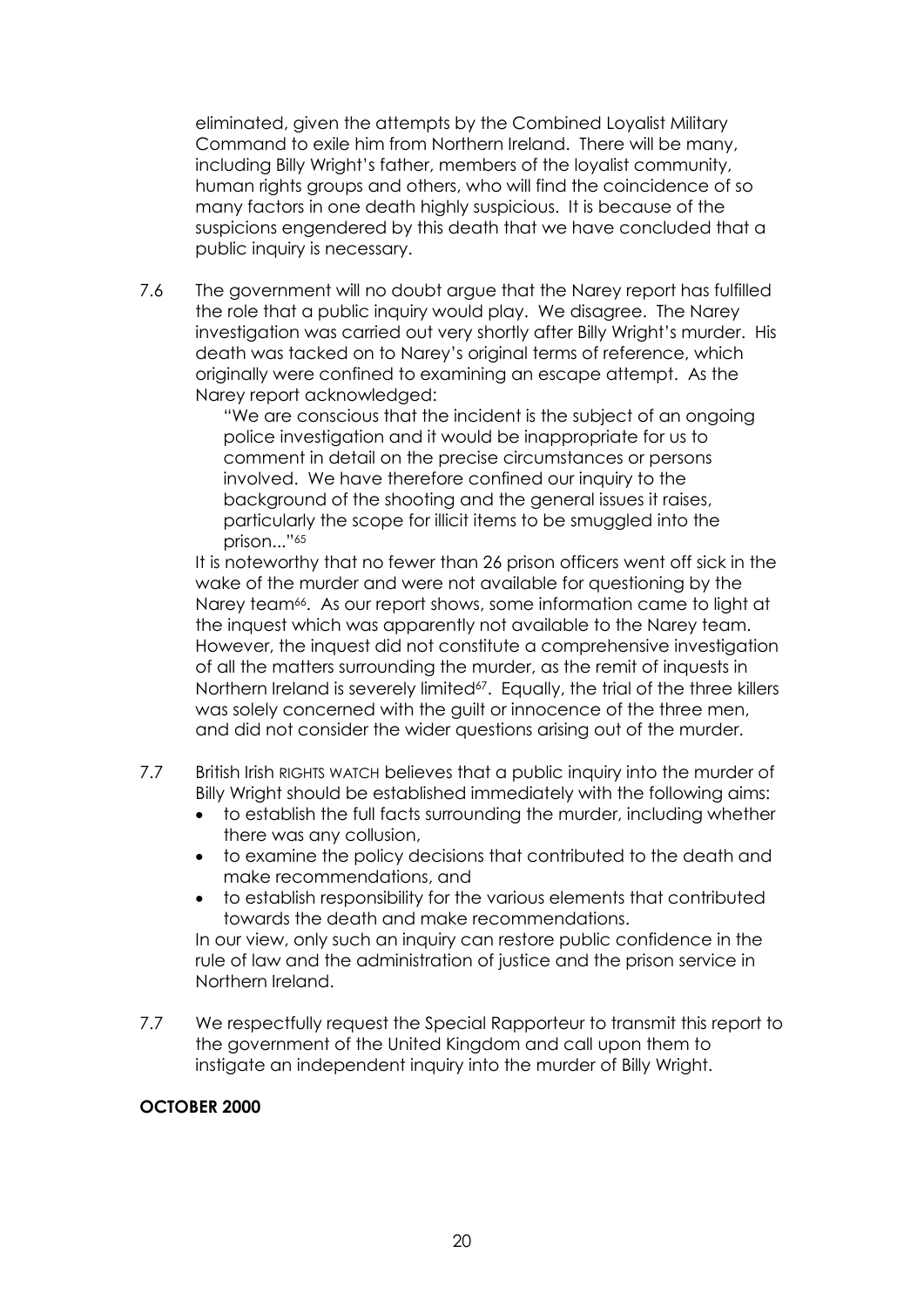- 1 Deposition of David Wright to the inquest on Billy Wright, February 1999<br>2 East a comprehensive description of the Maze and its regimes, see Bone
- For a comprehensive description of the Maze and its regimes, see *Report of a full announced inspection of HM prison the Maze 23 March – 3 April 1998*, HM Chief Inspector of Prisons
- <sup>3</sup> The prison blocks at the Maze prison are known as H blocks because they are built in the form of the capital letter H
- Note by the Loyalist Volunteer Prisoners to the Narey Inquiry, 21.1.1998
- *The Starry Plough*, March April 1999, p. 12
- Deposition of David Wright to the Inquest on Billy Wright, February 1999
- Note by the Loyalist Volunteer Prisoners to the Narey Inquiry, 21.1.1998
- *Narey Report*, paragraph 3.8
- Ibid, paragraph 3,12
- *Irish News ,* 29.4.1997
- $\frac{11}{12}$  Ibid
- Deposition of Arthur Gallagher to the inquest on Billy Wright, February 1999
- 13 Deposition of Brian Thompson to the inquest on Billy Wright, February 1999
- *Narey Report*, paragraph 3.14
- Ibid, paragraph 3.6
- Deposition of Detective Superintendent Short to the Inquest on Billy Wright, February 1999
- Ibid, paragraphs  $3.15 3.16$
- *How they shot King Rat: Exclusive*, John Cassidy, 13.6.1999
- *Sunday Times*, 30th July 2000
- *How they shot King Rat: Exclusive*, John Cassidy, 13.6.1999
- <sup>21</sup> Deposition of Jacqueline Wisely to the Inquest of Billy Wright, February 1999<br><sup>22</sup> In a letter dated 8<sup>th</sup> May 2000
- $\frac{22}{23}$  In a letter dated  $\frac{8 \text{th}}{23}$  Marsy Benefit personal parallel
- *Narey Report*, paragraph 3.17
- <sup>24</sup> Deposition of David Wright to the Inquest on Billy Wright, February 1999<br><sup>25</sup> The Starry Blough, March April 1999, pp. 10 11
- *The Starry Plough*, March April 1999, pp. 10 11
- <sup>26</sup> Deposition of George Patient to the Inquest of Billy Wright, February 1999 Ibid
- *Narey Report*, paragraph 3.18
- Ibid, paragraph 3.19
- Deposition of Raymond Hill to the Inquest on Billy Wright, February 1999
- Deposition of Brian Thompson to the Inquest on Billy Wright, February 1999
- <sup>32</sup> Letter from Peter Mandelson to David Wright, 8<sup>th</sup> May 2000.
- Deposition of Stephen Davis to the Inquest on Billy Wright, February 1999
- Deposition of John Park to the Inquest on Billy Wright, February 1999 the gates were closed again once the attack began
- *The Starry Plough*, March April 1999, p. 10
- Ibid<br> $37$  Nare
- *Narey Report*, paragraph 3.17
- Ibid, paragraph  $3.3$ <br> $39$  Deposition of Norma
- Deposition of Norman Green to the Inquest on Billy Wright, February 1999 Ibid
- 41 Deposition of John Park, who drove the LVF bus, to the Inquest on Billy Wright, February 1999
- *Additional points of relevance*, LVF prisoners, undated
- In a further letter to Mr Wright of 5<sup>th</sup> January 1998, the RUC said, "The investigation did not discover any evidence to suggest any other person, other than those convicted, were [sic] involved in the murder." It is clear, though, from their earlier letter, that they suspected others were involved, even though they had failed to obtain any evidence.
- Deposition of Detective Superintendent Short to the Inquest on Billy Wright,